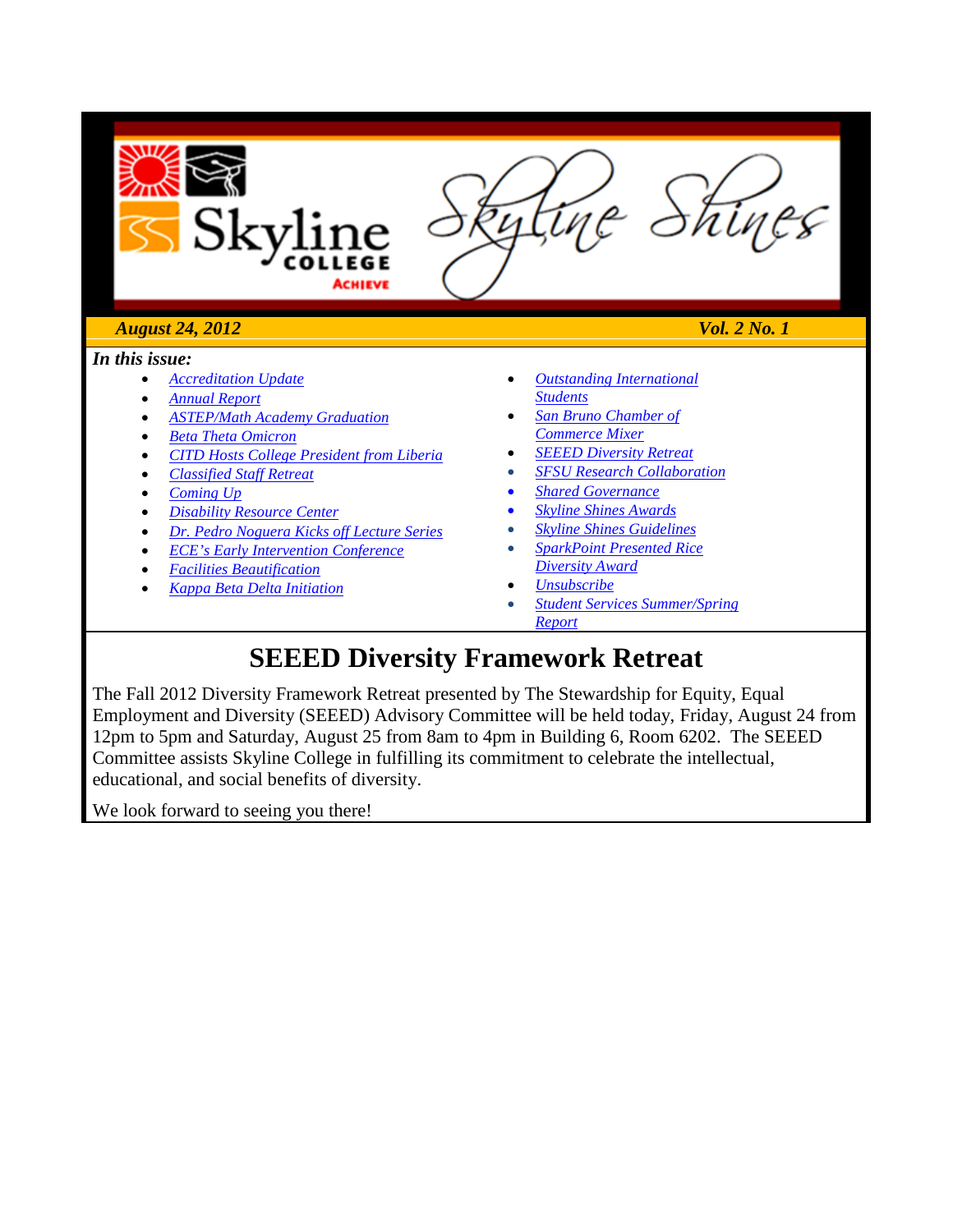You are cordially invited to the...

# **DIVERSITY FRAMEWORK**

#### FALL 2012 RETREAT



fulfilling its commitment to celebrate the intellectual, educational, and social benefits of diversity. To that end, we have been researching the following question as it relates to various areas of the institution:

> "How do our practices and processes in connection, entry, progress and completion impact campus equity and student success at Skyline College?"



*Article by Vanson Nguyen*

### **Accreditation Update**

<span id="page-1-0"></span>Welcome back to the new Academic Year. Accreditation Co-chairs Donna Bestock and Christine Roumbanis have been working with Sarah Perkins, Accreditation Liaison Officer: Vice-President of Instruction on accreditation.

#### **What's been happening!**

- The Academic Year Fall Kick-Off Steering Committee Meeting was held on August 22, 2012.
- An Accreditation Office in 5133 is being set up where accreditation resources will be housed. Christine Roumbanis will be available on Monday through Thursdays from 12:30 p.m. - 2:30 p.m. to assist faculty with accreditation questions.
- **DRAFT #1** of the 2013 Institutional Self Evaluation due to Steering Committee on **September 14th**.

If you have any questions or need information about the accreditation process, please contact:

- [Donna Bestock,](mailto:bestock@smccd.edu) **Co-chair, Administration**; Dean, Social Science/Creative Arts division [bestock@smccd.edu](mailto:bestock@smccd.edu)
- [Christine Roumbanis,](mailto:roumbanisc@smccd.edu) **Co-chair, Faculty**; Professor, Business Computer Systems and Management at [roumbanis@smccd.edu](mailto:roumbanis@smccd.edu)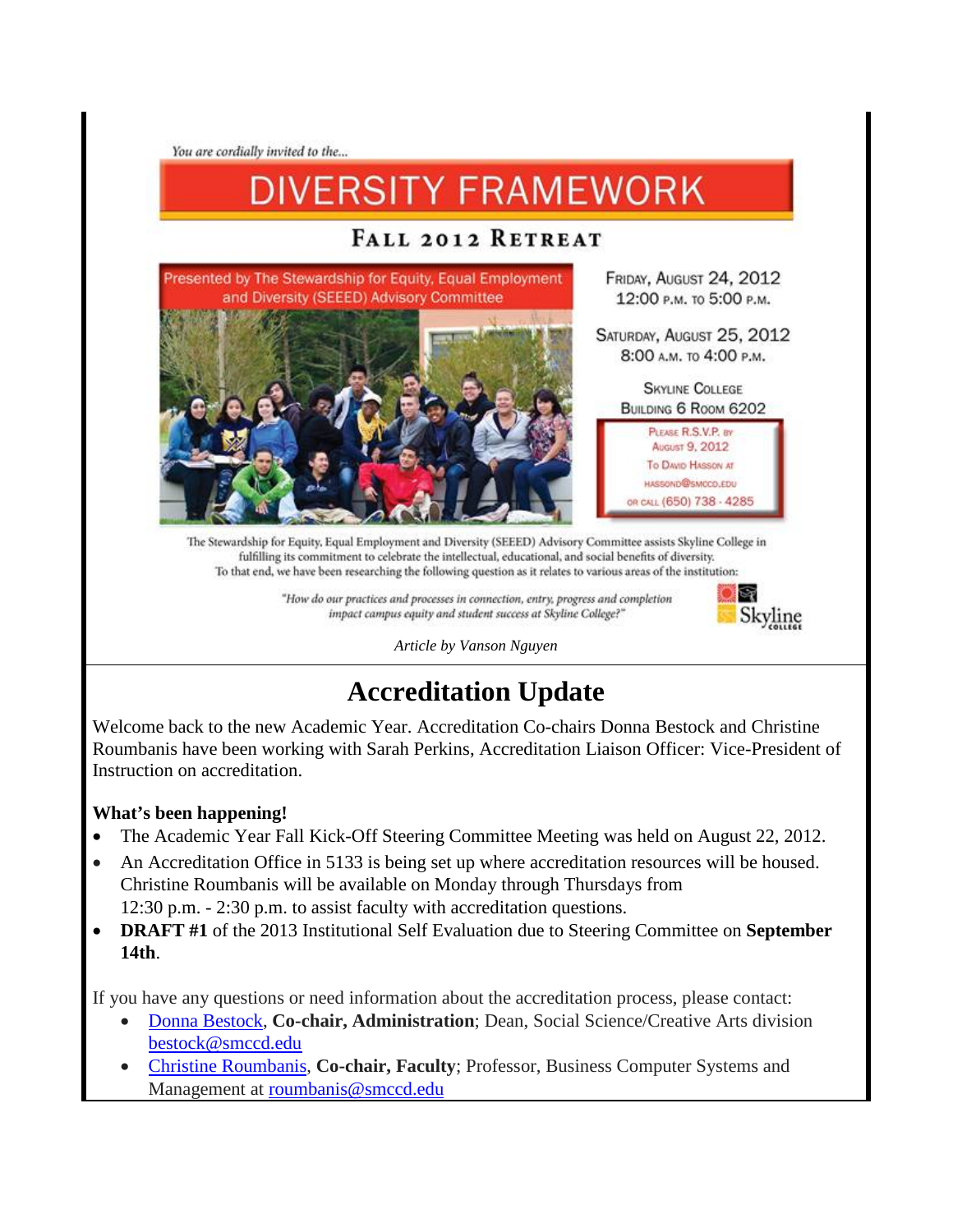- [Sarah Perkins,](mailto:perkinss@smccd.edu) **Accreditation Liaison Officer**; Vice President of Instruction at [perkins@smccd.edu](mailto:perkins@smccd.edu)
- [David Ulate,](mailto:ulated@smccd.edu) **Accreditation Member**; Interim Dean, (PRIE) Office; [ulated@smccd.edu](mailto:ulated@smccd.edu)

<span id="page-2-0"></span>We are all looking forward to a great year! Read **Skyline Shines** for continuous accreditation updates. Till next time!

*Article by Christine Roumbanis*

## **Dr. Pedro A. Noguera Kicks Off Lecture Series on Opening Day**



Skyline College kicked off its Fall 2012 "A Call to Consciousness Lecture Series" with keynote speaker Dr. Pedro A. Noguera on Opening Day, Friday, August 17, 2012. Dr. Noguera is a Professor at the Steinhardt School of Education at New York University and Executive Director of the Metropolitan Center for Urban Education. He is one of America's most important voices for healthy public education, focusing on the ways in which schools are influenced by social and economic conditions in urban settings.

Dr. Noguera is an expert on school reform, diversity, and the achievement gap—and he translates social theory into concise, direct language with emotional impact and intellectual rigor. He is currently the Peter L. Agnew Professor of Education at New York University and the Executive Director of the Metropolitan Center for Urban Education and the co-Director of the Institute for the Study of Globalization and Education in Metropolitan Settings. He is also a part-time high school teacher, the author of several groundbreaking texts and a regular guest on CNN and

NPR.

The Fall 2012 "A Call to Consciousness Lecture Series" will feature a guest speaker each month and will be open to students, faculty, staff and our community. The lecture series is made possible by the Center for Student Life and Leadership Development and the President's Innovation Fund.

#### **A Call to Consciousness Lecture Series Schedule**

• **Dr. Pedro A. Noguera, Educational Equity and Reform Scholar – August 17:** Dr. Noguera is the Professor of the Steinhardt School of Education at New York University, and Executive Director of the Metropolitan Center for Urban Education.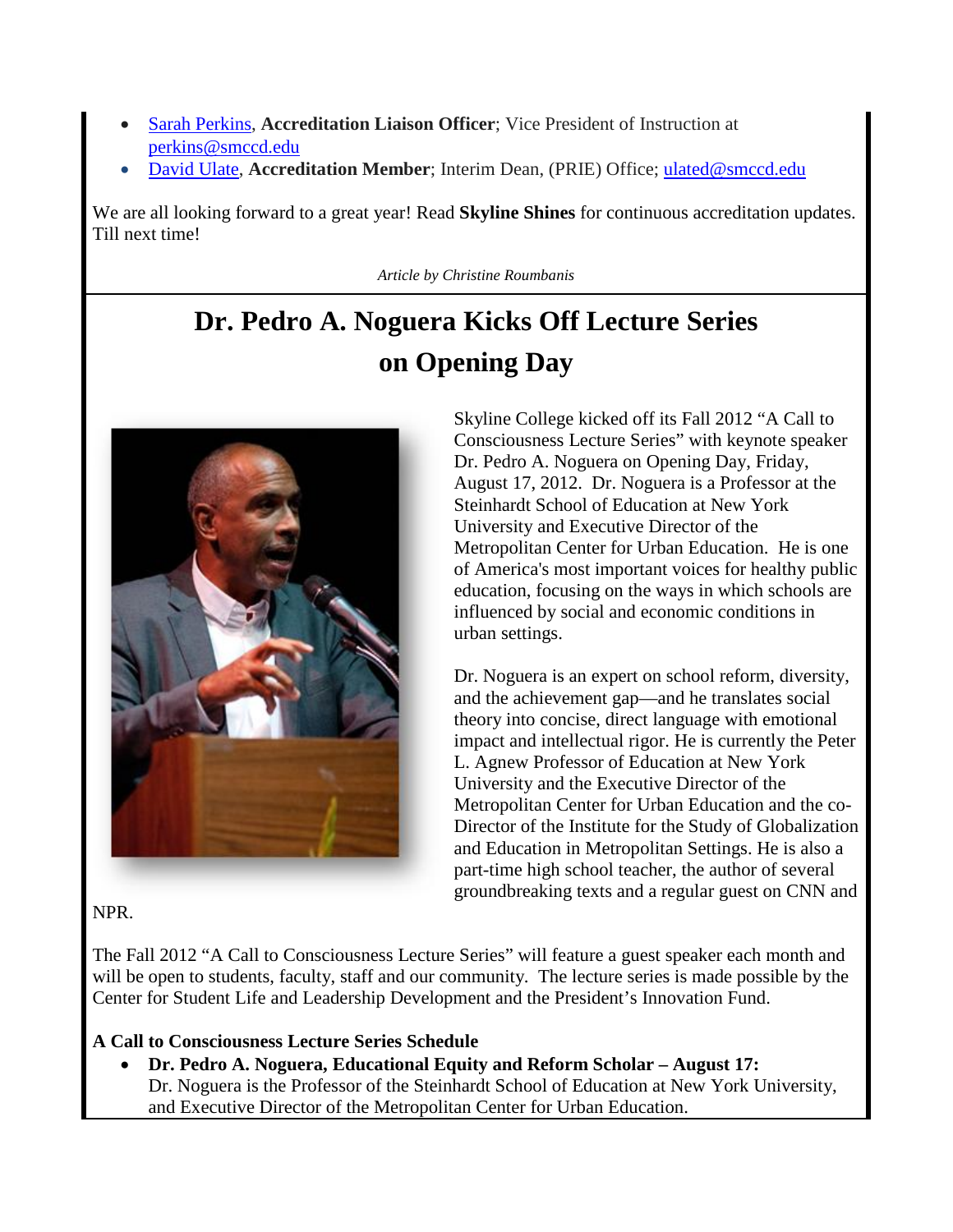- **Dr. J. Stephen Morrison, Global Health, Global Health Policy & HIV/AIDS Authority – November 16:** Dr. Morrison is the Senior Vice President of the Center for Strategic & International Studies and Director of Global Health Policy Center.
- **Dr. Pamela Cox Otto, Multigenerational Communications Expert – October 25**: Dr. Cox Otto is the Chief Executive Office for Interact Communication, Inc.
- **Natasha Tretheway, U.S. Poet Laureate 2012, Pulitzer Prize Winner 2007, November 30:** Ms. Tretheway is a United States Poet Laureate, Consultant of Poetry and a Charles Howard Candler Professor of English and Creative Writing at Emory University.

### <span id="page-3-0"></span>**CITD Receives Skyline Shines Employee Group Award**



Shown L-R: Regina Stanback Stroud – President, Richard Soyombo – Director, Allison Mello and Pcyeta Jackson

Each year an employee or employee group is selected by the College Governance Council to receive an award designed to recognize them for helping Skyline to shine in terms of its quality of programs and services and its reputation for quality. This year, The staff in the Center for International Trade Development program received the honor. Staff include Mr. Feyi "Richard" Soyombo – Director of CITD, Allison Mello – Program Services Coordinator, and Pcyeta Jackson – Youth Entrepreneurial Program Coordinator.

CITD invests in California's economic growth and global competitiveness through industry-specific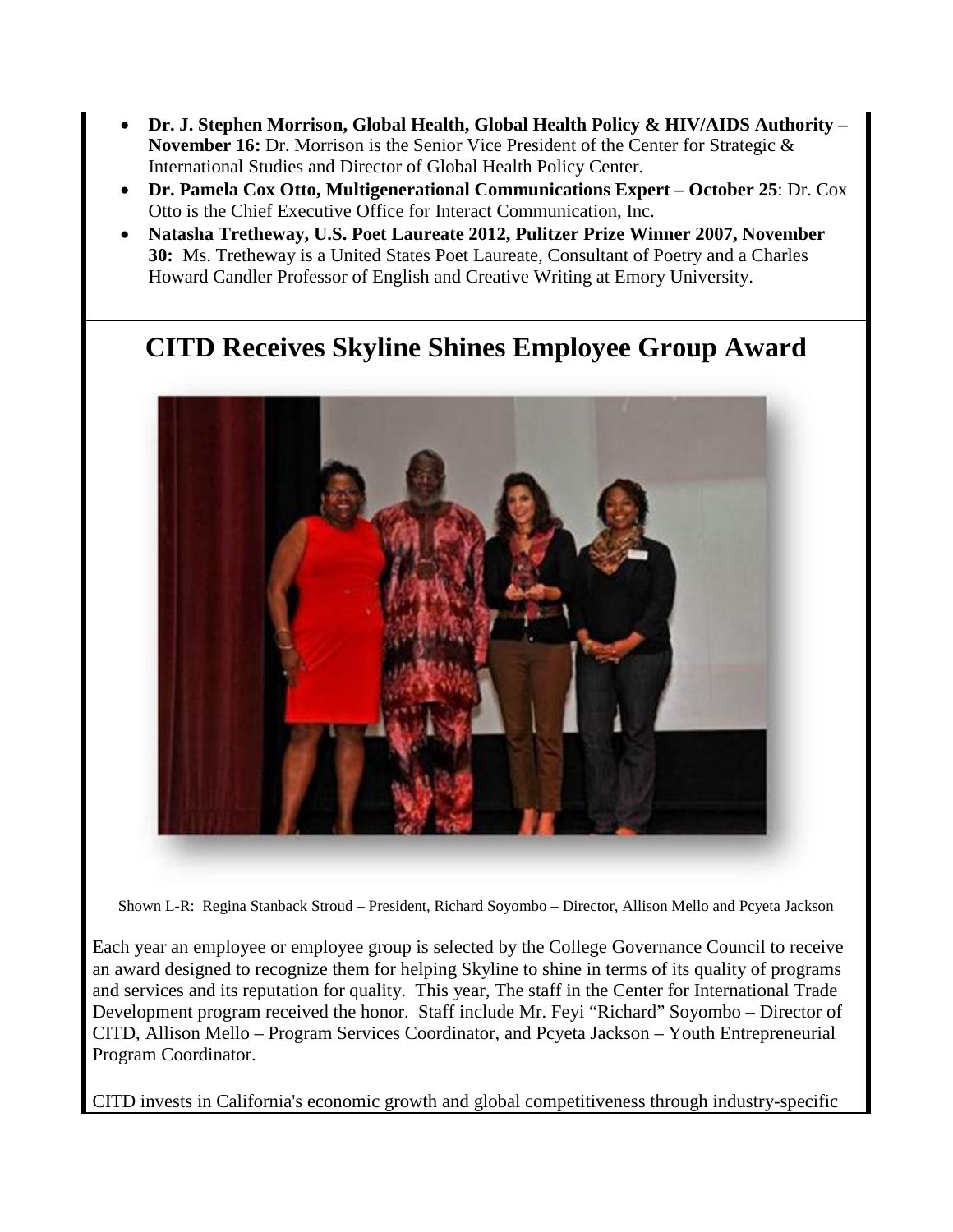education, training and services that contribute to a highly skilled and productive workforce. At Skyline College there is a core team of CITD who have shown a long-time commitment to the values of Skyline College. They have gone above and beyond their expected duties to serve the internal college community and the community surrounding the college. Additionally, CITD has had a tremendous impact on the recency and relevance of the college curriculum, programs and services.

**Campus Climate -** Though the primary mission focuses on serving individuals to succeed in trade and business, the CITD leadership and staff have prioritized the creation of and support for college programs and services. The resulting new degrees and certificates are clear examples of the impact CITD has on the college and students.

**Open Access -**CITD facilitates open access through its Youth Entrepreneurship Program. YEP is designed to encourage young people to consider business ownership as a career choice. As a result of the YEP program, students in high school who may not have considered college as an option, are drawn to the possibility of using their creative talents to own a business.

**Academic Excellence -** CITD has been instrumental in adding degrees and certificates to the college's curriculum. New degrees and certificates sparked by CITD include:

- Customs Broker Certificate
- Ocean Freight Forwarding Certificate
- Air Freight Forwarding Certificate
- International Studies with emphasis in Africa Diaspora Associate Arts Degree
- Solar Energy Technology Certificate
- Solar Energy Career Certificate
- Business Entrepreneurship Certificate (in state approval process)

CITD enriches the college academic experience by establishing Memorandum of Understandings with colleges and universities in other nations. The MOU's frequently include the opportunity for faculty, student and curriculum exchanges. Institutions currently in partnership with Skyline College include:

- Federal University of Agriculture, Abeokuta, Nigeria
- Methodist Boys' School, Nigeria
- Pontifícia Universidade Católica do Rio de Janeiro, Brazil
- Universidade de São Paulo, Brazil
- Universidade Estadual Paulista, Brazil
- University of Durban, South Africa
- Zumbi dos Palmares, Brazil

CITD helped jumpstart the colleges' focus on internationalizing the campus with international students. The International Students Program was consistently decreasing over the course of the decade. CITD made a commitment to the revitalization of the program, hired an International Students Program Coordinator and helped lead the college efforts.

**Community Connection -** CITD is instrumental in cultivating community connections. Partnerships are formed in service of business and industry, trade missions, small business development and YEP outreach. CITD connects with business, industry, and community based organizations.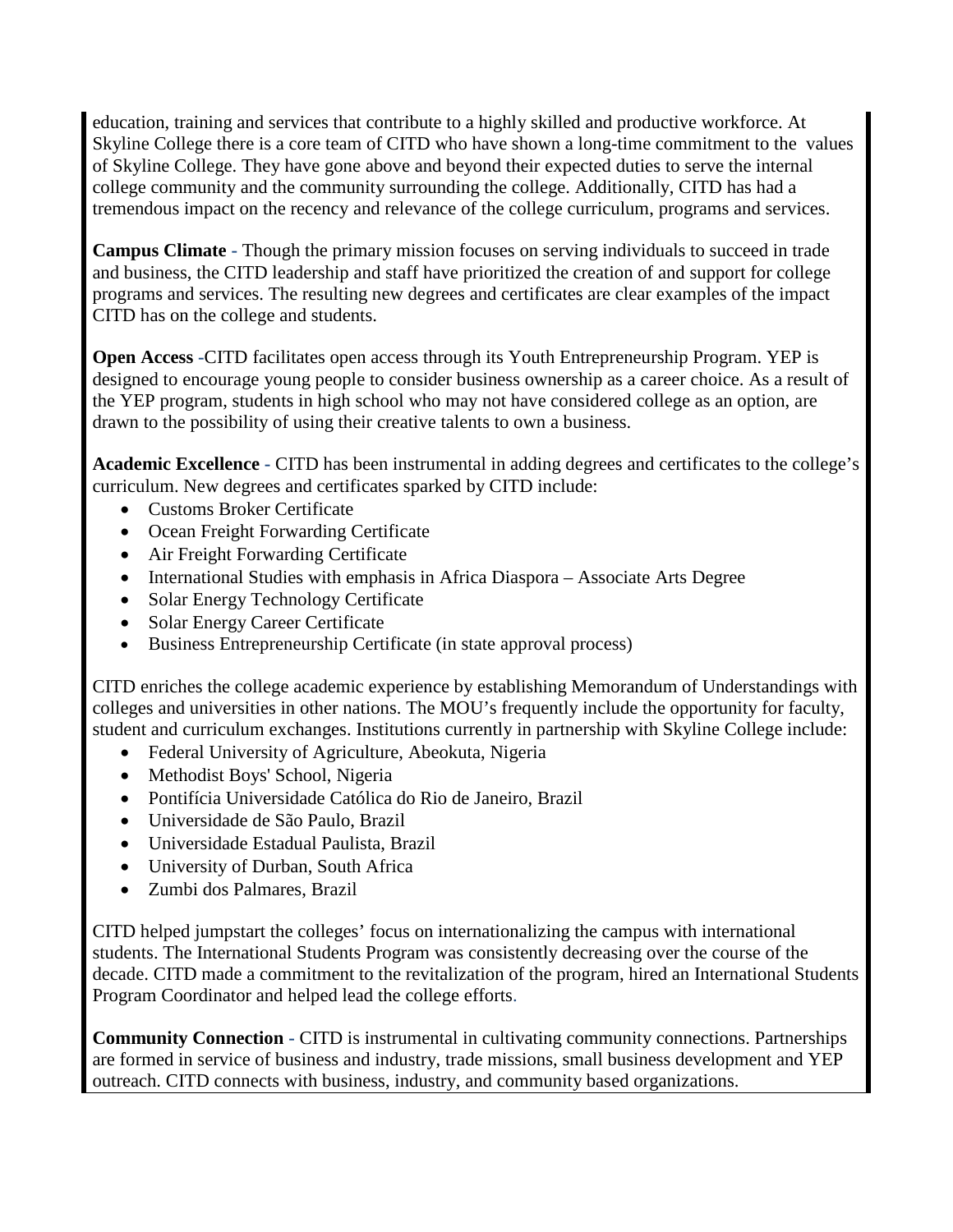#### **Career Ladders Project Receives Skyline Shines Community Award**



Shown L-R: Minerva Perez, Regina Stanback Stroud, President – Skyline College, Linda Collins, Executive Director, Dr. Darrick Smith, Esther Peña, Verónica Sánchez-Casián, , Jocelyn Wong, Luis Chavez. Not shown are Terese Chalmers, Kris Palmer, Roy Robles Theresa Rowland, Sherry Suisman, Devon Werble, Peter Simon, and Gary Yee

The Career Ladders Project (CLP)<http://www.careerladdersproject.org/> is a non-profit organization that was formed by the Board of Governors of the California Community Colleges. They work in partnership with the California Community Colleges state-wide to provide educational and career advancement opportunities for Californians. They foster these opportunities through research, policy initiatives and strategic assistance to colleges and their workforce development partners. assist colleges in developing educational programs that allow students to advance in both education and career. Skyline College and the Career Ladders Project have been in partnership for over ten years. CLP has support Skyline College in the following ways: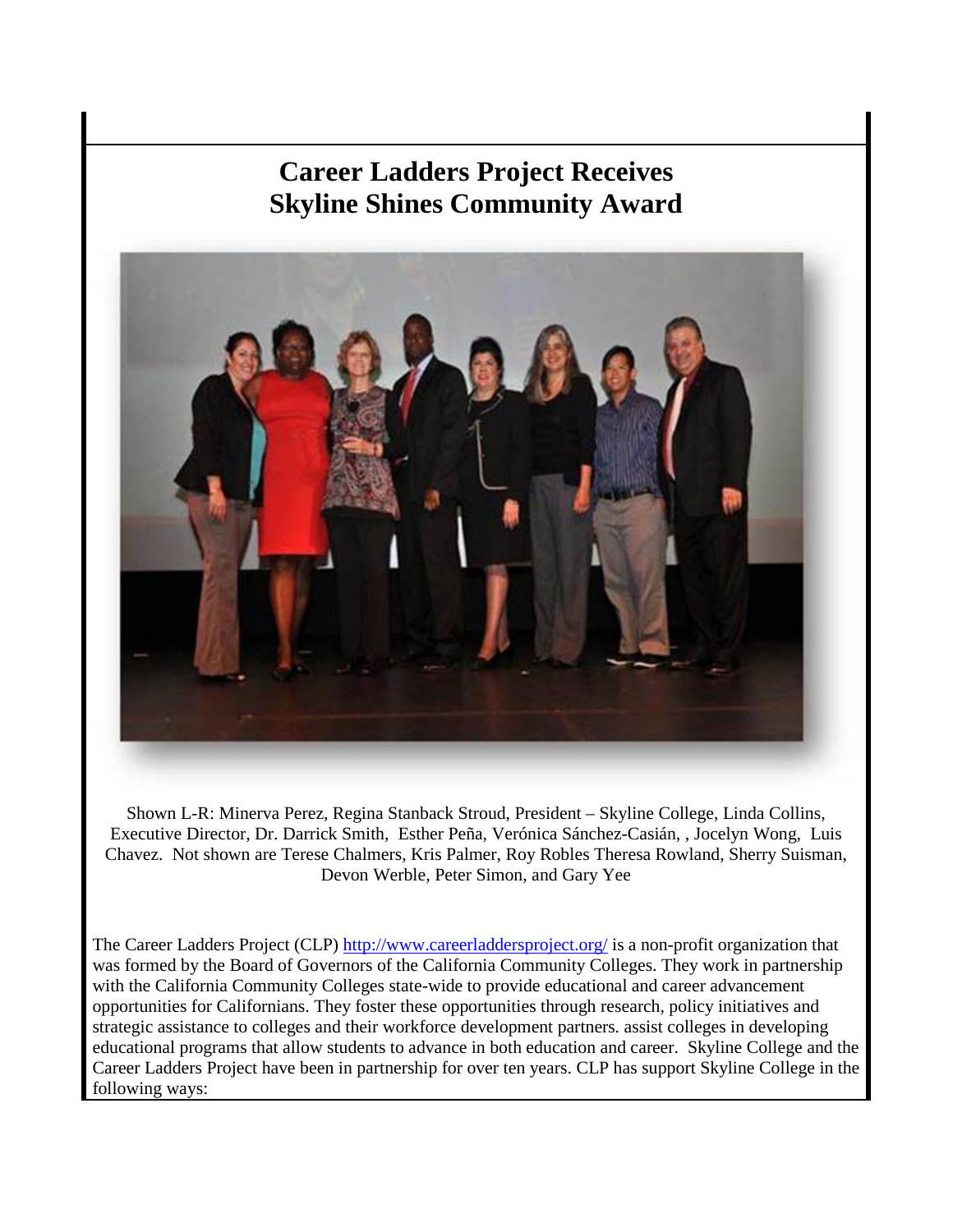- 1. CLP helped Skyline College launch the successful Gateway Project. The CLP has assisted Skyline College over many years beginning with the first Gateway to Biotech classes offered in 2003. Workers impacted by the changes in the airline industry were able to access short-term biotechnology training and transpose airline industry skills into biotechnical skills. CLP's advocacy for the college facilitated Skyline College in obtaining the Workforce Investment Board (WIB) contracts and a Bay Area Workforce Collaborative Grant for the Gateway Program totaling over **\$250,000**.
- 2. CLP provided grant writing services free of charge that resulted in Skyline College obtaining a **\$4,000,000** Green Challenge Initiative grant.
- 3. CLP successfully solicited a **\$120,000** Bay Area Workforce Funding Collaborative Grant for the Automotive Technology Program
- 4. CLP successfully solicited a **\$120,000** Bay Area Workforce Funding Collaborative Grant for the Teacher Preparation Program (These efforts combined total almost 4.5 million dollars!)
- 5. CLP connected Skyline College with the Annie E. Casey Foundation that resulted in the Casey Foundation's support for Skyline College's professional development in order to start a program (SparkPoint at Skyline College- Skyline College) that is modeled on the AEC Center for Working Families. CLP connected Skyline College to Central New Mexico Community College so the college could visit the center and see it firsthand.
- 6. CLP supported the professional development of the English and Math faculty by providing onsite, free of charge, technical assistance for the contextualization and acceleration of math and English.
- 7. CLP has provided technical assistance to Skyline College in the areas of preparing students through the Career Advancement Academy (CAA) model. In addition, the CLP has been an integral partner in the College's Green Innovation Challenge grant.
- 8. CLP has included Skyline College, free of charge, in multiple statewide convenings related to the various initiatives including the Career Advancement Academies.
- 9. CLP embodies the values of Skyline College and should be recognized for their outstanding partnership and support.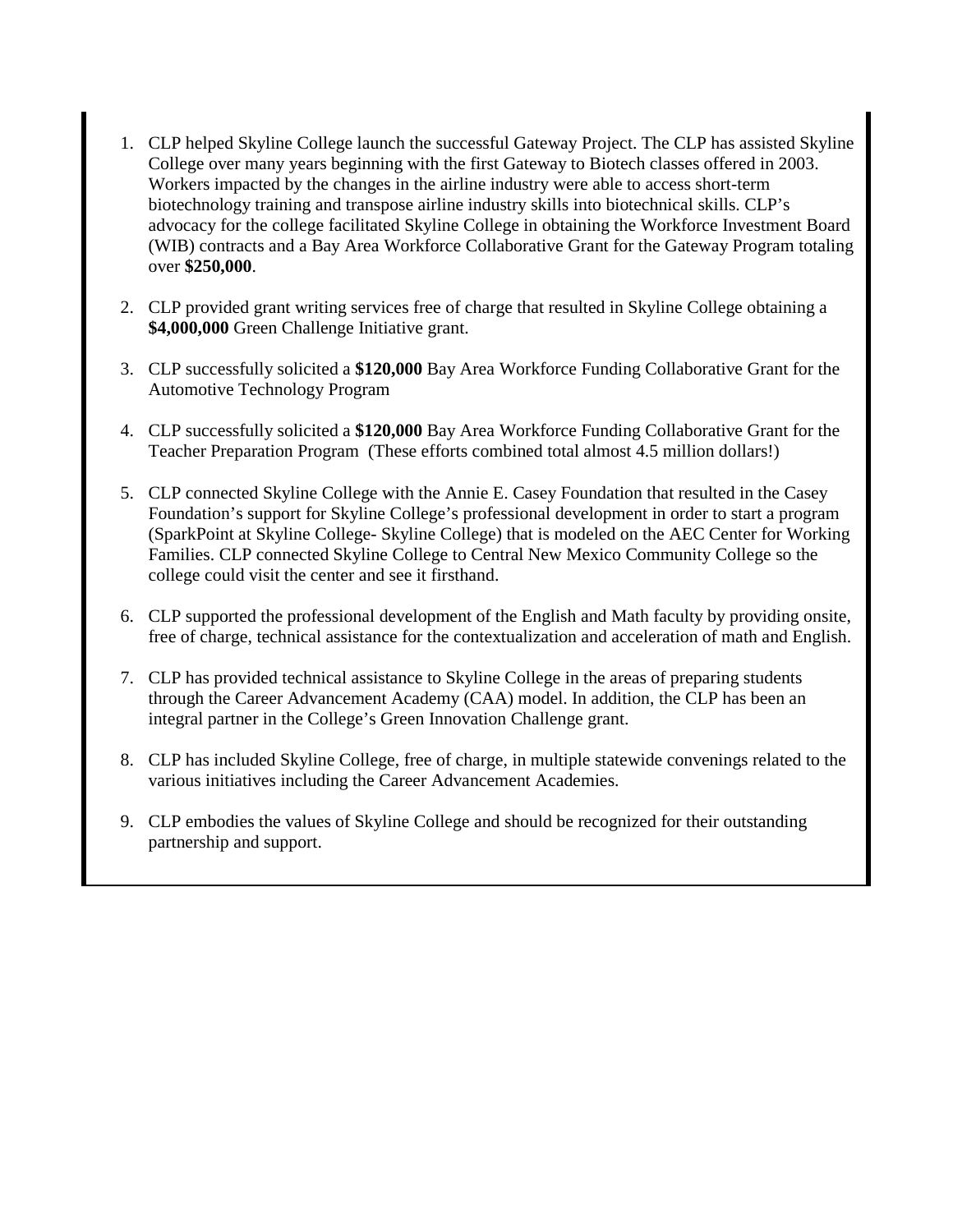### **Outstanding International Students at Skyline College**

<span id="page-7-0"></span>Denice Sy a dynamic and extremely intelligent young lady young lady from the Philippines. She was a student of Skyline College in the College in the Honors Programs until May 2012, before transferring to the transferring to the Haas Business School at the University of California Berkeley.

Her remarkable academic and personal success gained her admission to University of California, Irvine, Santa Barbara and Berkeley.

Denice has received several awards for her outstanding outstanding scholastic and leadership and was recently selected to selected to receive *Phi Theta Kappa's 2012 Hites* Scholarship. *Scholarship. Scholarship. Scholarship. The Society's most prestigious and largest* scholarship scholarship scholarship **scholarship** *offering*.



While at Skyline College, Denice served as the Vice President of Beta Theta Omicron and was involved in a lot of activities to serve her fellow students and the Community. The ISP is proud of Denice's accomplishments and wish her the very best in all her endeavor.



Moaid Mahjoub is an impressionable gentleman, who can be described as a citizen of the world. Moaid is a patriotic scholar who has done extensive work with the global community to promote and foster the culture and heritage of Saudi Arabia all over the world. For Moaid's extensive work, he was recently named the

Cultural Ambassador to Saudi Arabia by the Ministry of Culture. Consul General of South Africa to Saudi Arabia has this to say about Moaid "*I have also had the pleasure of viewing the documentary film being produced by Mr. Mahjoub and was similarly astonished by the diverse cultural and scenic beauty of the country and its people. Through the work conducted by Mr. Mahjoub and his team, this beauty will become more widely available to* 

*those wanting to know and learn more about the rich traditions of the Kingdom of Saudi Arabia and its people"*

<span id="page-7-1"></span>Skyline College is proud to have you in our growing global Family. Kudos to you!

*Article by Jaye Akin-Taylor*

### **Student Services Executive Summary Report Summer/Spring 2012**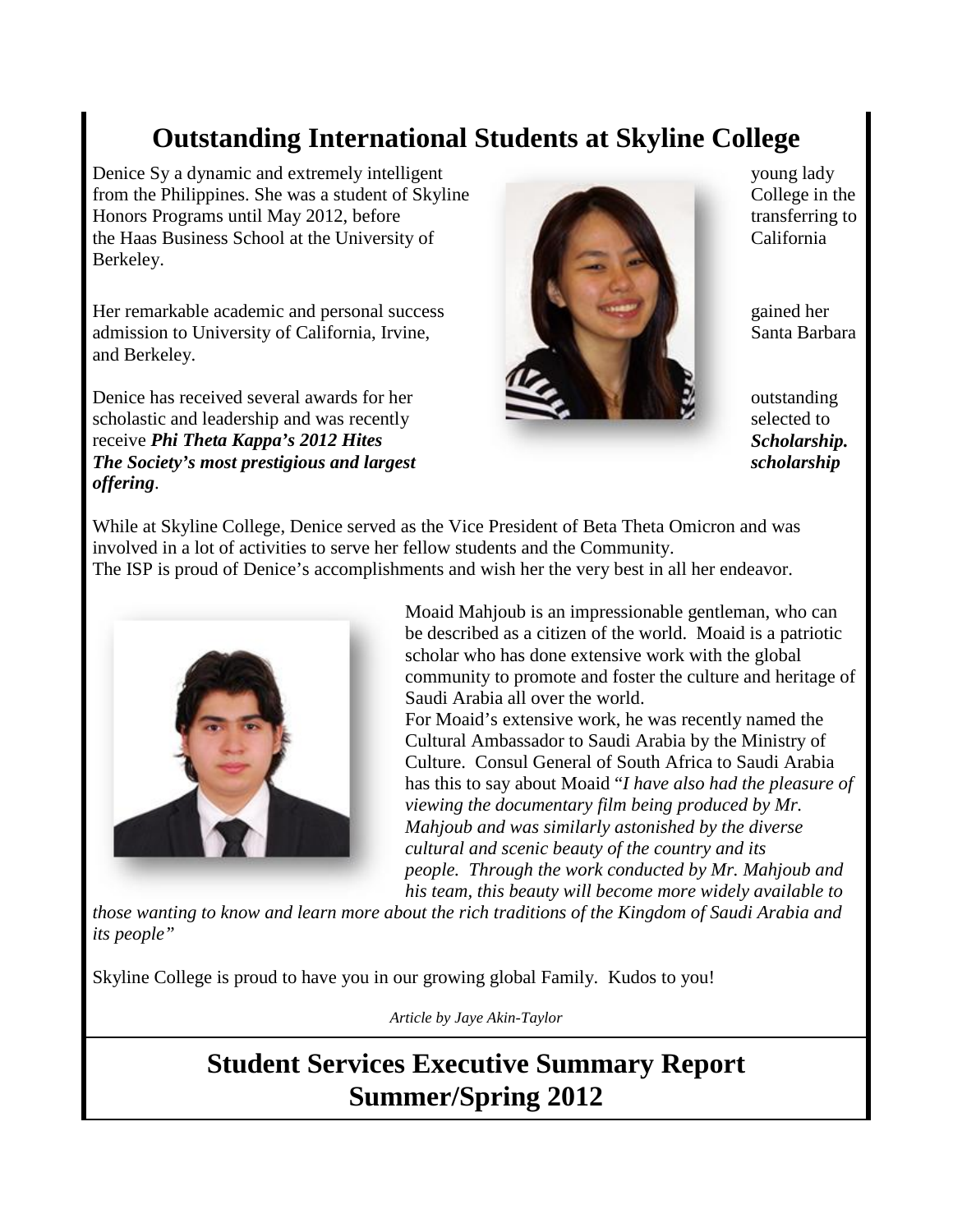The Student Services Leadership Team has published its first Executive Summary Report for Summer/Spring 2012. The report provides an overview of the efforts and accomplishments achieved by the Student Services Division during the summer and spring 2102 semesters. Areas highlighted include*: Innovative and Best Practices, Leadership and Employee Development and Culture of Inquiry*. The full report will be posted on the Student Services webpage each semester. The report illustrates the dedication, commitment and professionalism of the faculty, staff and administration in the Skyline College Student Services Division.



*Article by Dr. Joi Blake*

### <span id="page-8-0"></span>**CITD Hosts visit from College President from Liberia**



On July 30th, Skyline College hosted a visit from Dr. Levi Zangai, President of Grand Bassa Community College (GBCC) in Buchanan, Liberia. GBCC is the largest community college in the Republic of Liberia. Dr. Zangai was invited to Skyline College by Richard Soyombo of the CITD as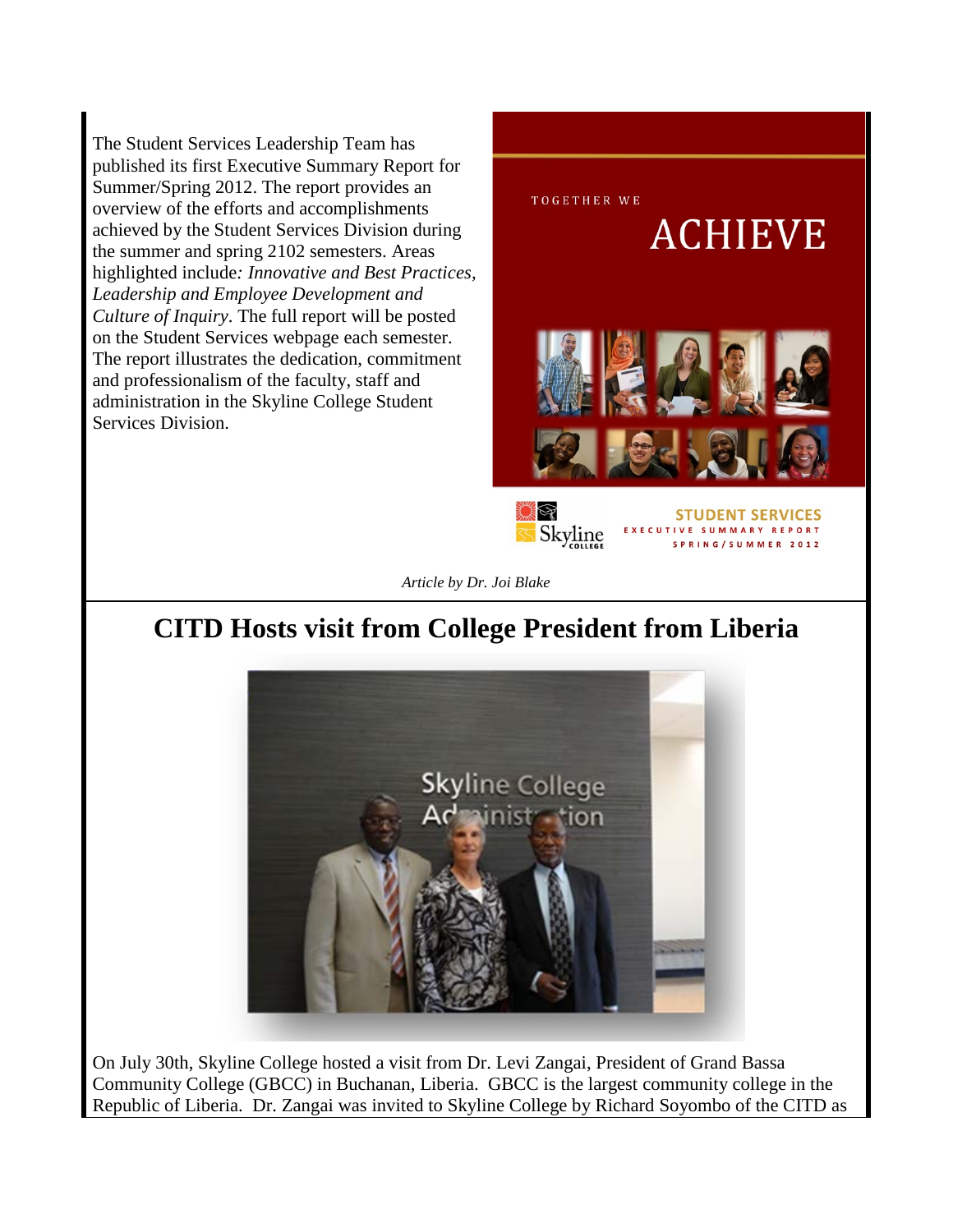part of the African Diaspora Program.

The goal of the visit was to identify areas of collaboration between GBCC, Skyline College and the CITD and to discuss a possible MOU between Skyline College and GBCC. Dr. Zangai met with Sarah Perkins -Vice President of Instruction and other campus department heads to discuss partnerships.

Dr. Zangai was received by the CITD and the Skyline College President's Office. His visit also included a guided tour of some of the College's most successful programs that can be replicated in other countries, particularly in Africa.

As an outcome of this visit, Senator Gbehzohngar Findley, President of the Liberian Senate, will be visiting Skyline College on September 25<sup>th</sup>. The purpose of this visit is to meet the leadership of the college and to ratify the MOU between GBCC and Skyline College. While Senator Findley is in the Bay Area, the CITD will schedule meetings with local businesses and elected officials as part of his itinerary.

*Article by Pcyeta Jackson*

#### **Skyline College Annual Report**

<span id="page-9-0"></span>Skyline College debuted its first ever College Annual Report on Opening Day, Friday, August 17, 2012. The annual report summarizes the college's accomplishments and the highlights including educators of distinction. It features the new academic programs, college initiatives and communicates the rich cultural environment that is so unique at Skyline College. Further, the annual report will serve as documentation for the college and provide accountability to the community on tax and bond support such as Measure G. We hope you enjoy this encapsulated version of the 2011-2012 Skyline College academic year.

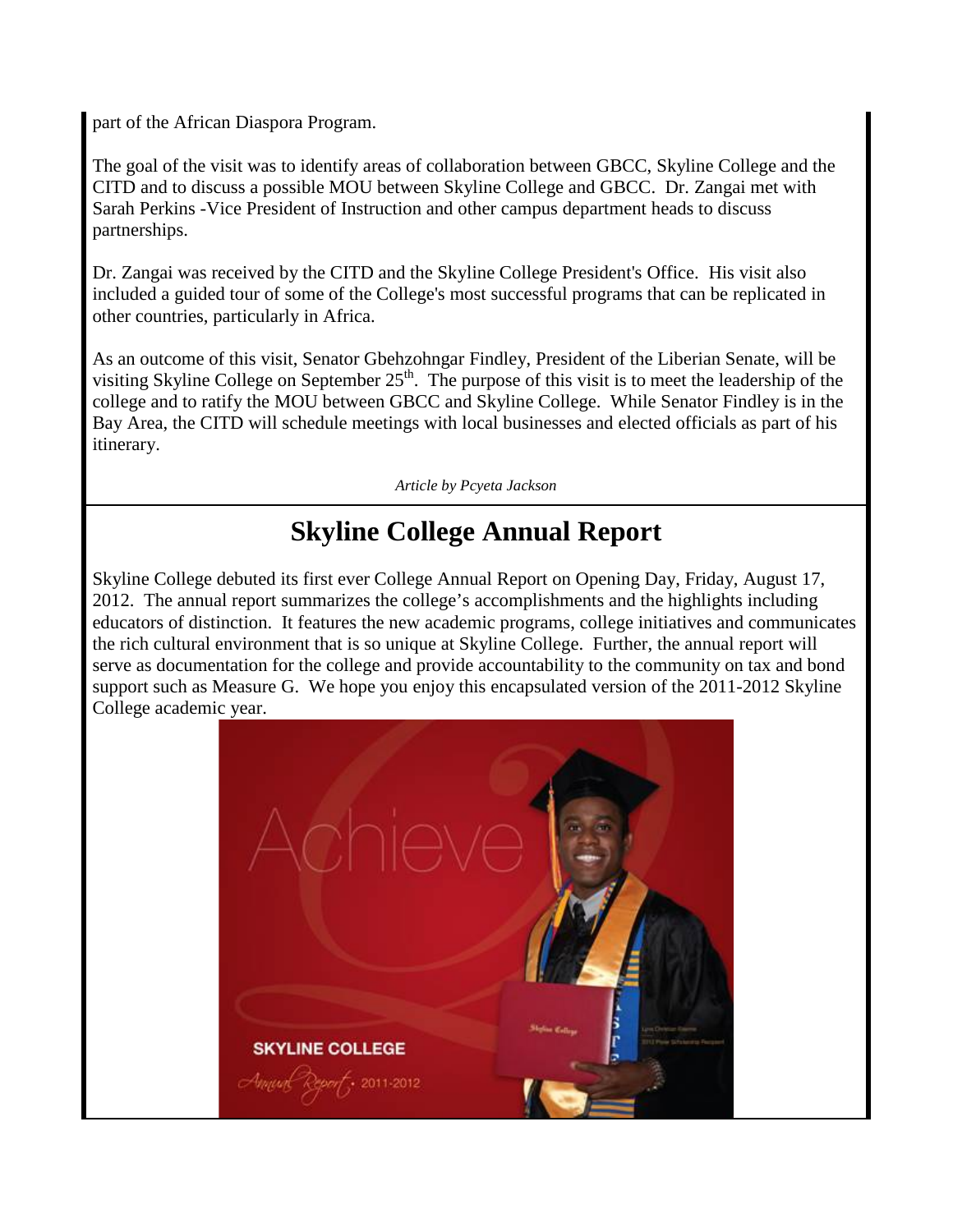### **Facilities Beautification**

<span id="page-10-1"></span>Kudos to Richard Innokuchi and the Facilities team for their hard work this summer in getting the campus ready for the fall semester. The landscaping of the campus looked beautiful for students' arrival. The Dining Hall renovation is complete with just a couple of punch list items left. A big thank you to Tom Bauer and LPAS Architects for transforming the Dining Hall into a beautiful and comfortable space with ample seating for students. Your support is very much appreciated. Several projects are underway on campus to improve student access and increase function of facilities. Thank you to Jose Nunez for his Leadership and vision.

### **Write On, 2012 Classified Staff Retreat**

<span id="page-10-0"></span>*Write On!* was the theme of the Skyline College Classified Staff retreat held July 19<sup>th</sup> at College Vista Clubhouse, and focused on the various types of business documents that are used by our classified staff from day to day.



The first workshop, Business Etiquette 101, was presented by Marcia Hakanson of Claremont EAP. Ms. Hakanson gave a practical, fun-filled workshop on the dos and don'ts of business writing and etiquette.

The second workshop, given by Skyline College Professor Alma Cervantes, focused on various business writing styles and "netiquette". It was very interesting to see the mistakes we tend to make when writing memos, letters or emails.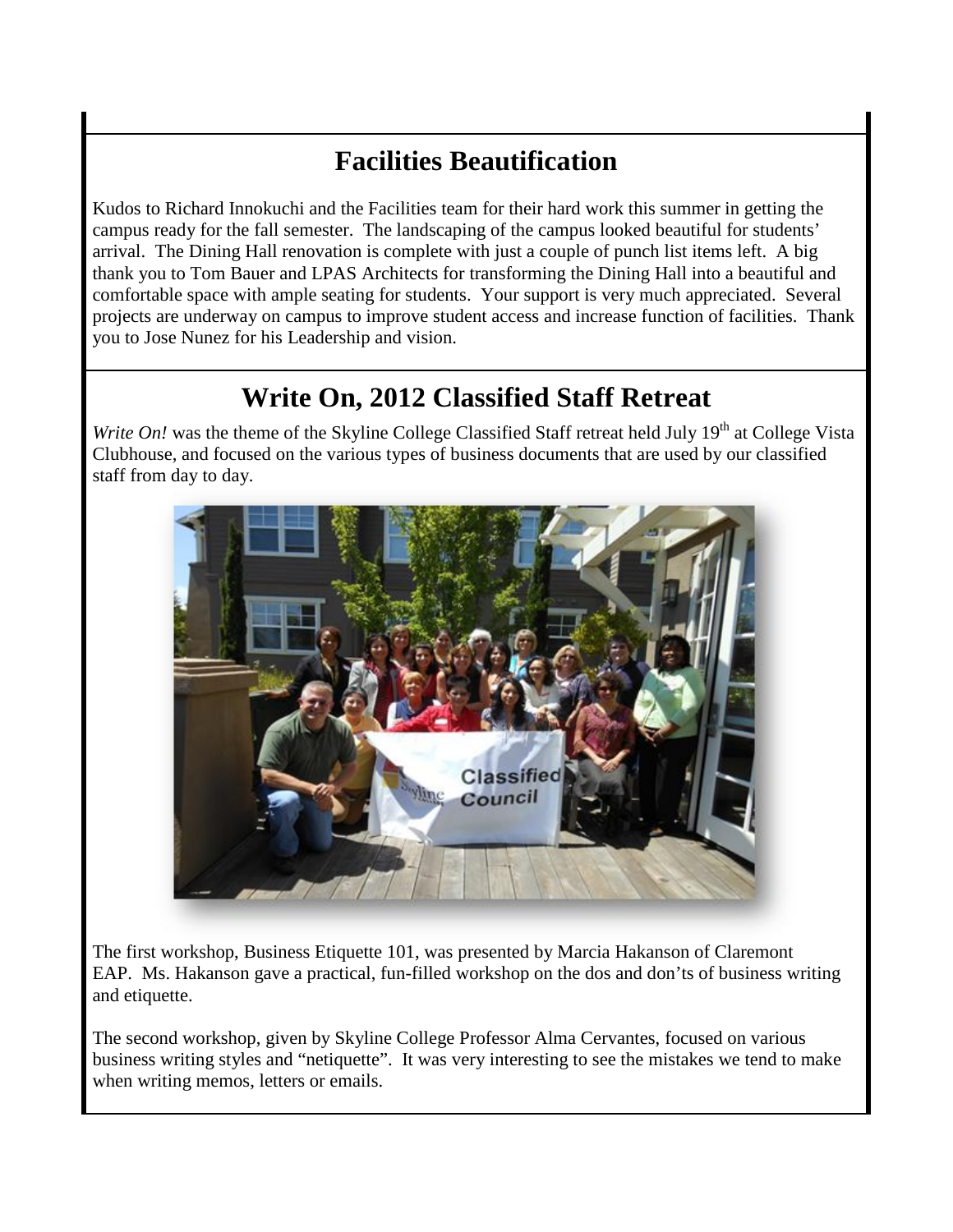Last but not least, Skyline Professor Katharine Harer led an inspiring workshop on creative writing and journal writing. This workshop gave the classified staff a chance to dig deep and explore ways to express our thoughts and feelings through poetry. Not surprisingly, we discovered a lot of hidden talent among our ranks!

In attendance at the workshop were: Linda Allen, Barbara Daley, Kylin Johnson, Kathy Fitzpatrick, Pcyeta Jackson, Allison Mello, Pat Tyler, Carol Driscoll, Cass Christian, Donna Elliott, Nancy Lam, Adriana Armas, Maggie Baez, Cam Dinh, Steve Cornejo, Minerva Velasquez, Sylvia Martinez, Sandra Hatzistratis, and Vivian Paw.

*Article by Linda Allen and Barbara Daley. Photo by Minerva Velasquez*

### <span id="page-11-0"></span>**SparkPoint at Skyline College Presented Dr. John W. Rice Award for Diversity and Equity**



SparkPoint at Skyline College is one of three community college programs in the state awarded the  $12<sup>th</sup>$  Annual Dr. John W. Rice Award for programs that exemplify diversity and equity through service to underrepresented constituencies. Named after the former member of the California Community Colleges Board of Governors, the 2012 Dr. John W. Rice Award was presented to SparkPoint at Skyline College on Tuesday, July 10, 2012 in Sacramento.

The award is named in honor of Dr. John W. Rice who served on the California Community Colleges' board from 1992 until his death in 2000. He was a leader, innovator and spokesperson for equal employment opportunity and nondiscrimination in the California Community Colleges. While on the board, Dr. Rice also displayed a strong commitment to multicultural learning experiences for all students. The Dr. John W. Rice Diversity and Equity Award was established in 2001 to honor community college staff members, districts, colleges or programs that have made the greatest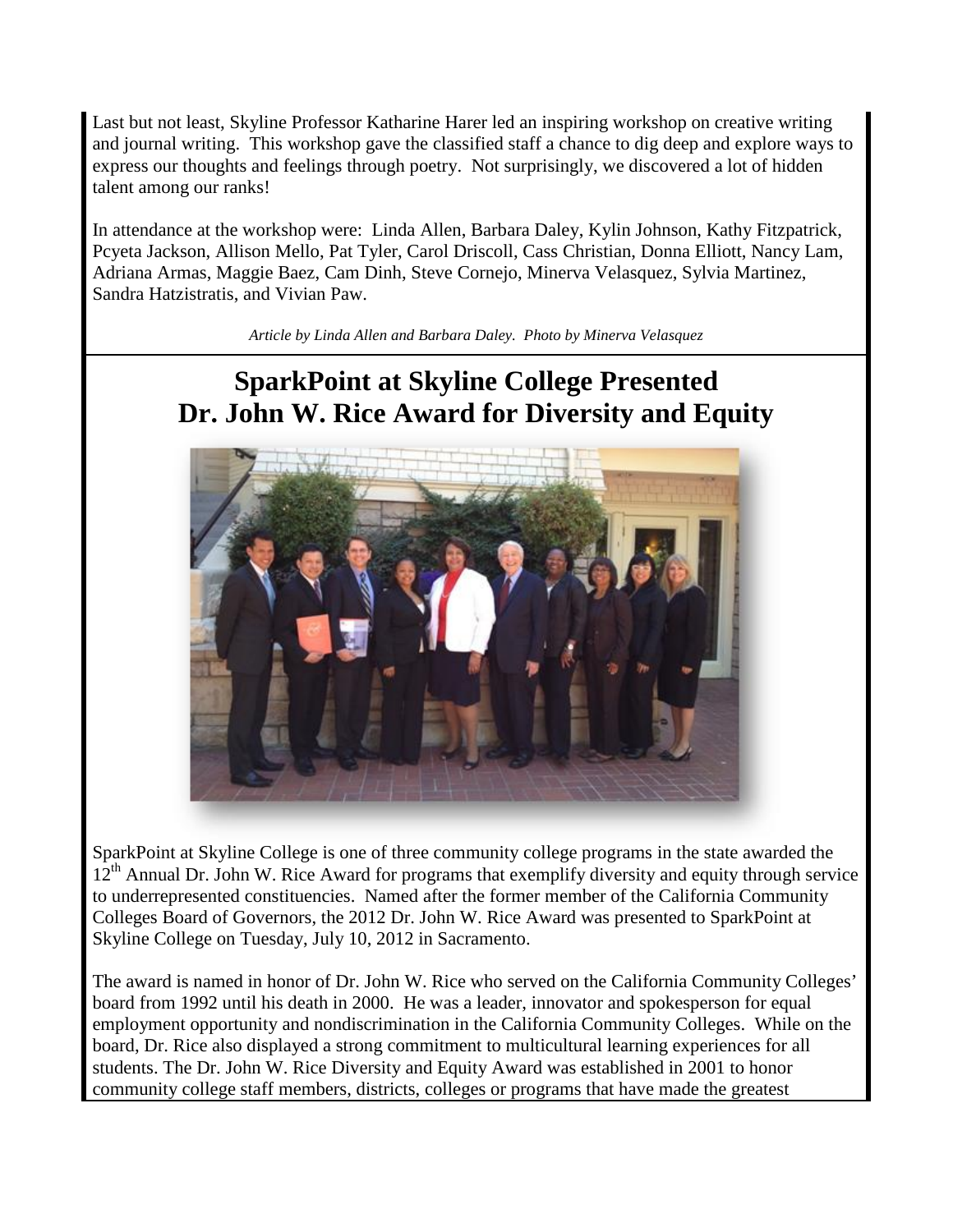<span id="page-12-0"></span>contribution towards faculty and staff diversity or student equity.

*Article by Dr. Joi Blake*

#### **SFSU/Skyline College Research Collaboration Case Studies Conference**





Skyline College and San Francisco State University Educational Leadership Doctoral Program collaborated to feature a Case Studies conference which featured real world educational cases on July 15, 2012. Students in the Doctoral program, under the instruction of Dr. Regina Stanback Stroud of Skyline College and Dr. Maria Angelica Garcia of St. Mary's College conducted small case studies to explore issues in both secondary and post-secondary educational institutions in the broader bay region. Key note speakers included Chancellor Ron Galatolo, Dr. Darrick Smith of Learning Works, Dr. Gina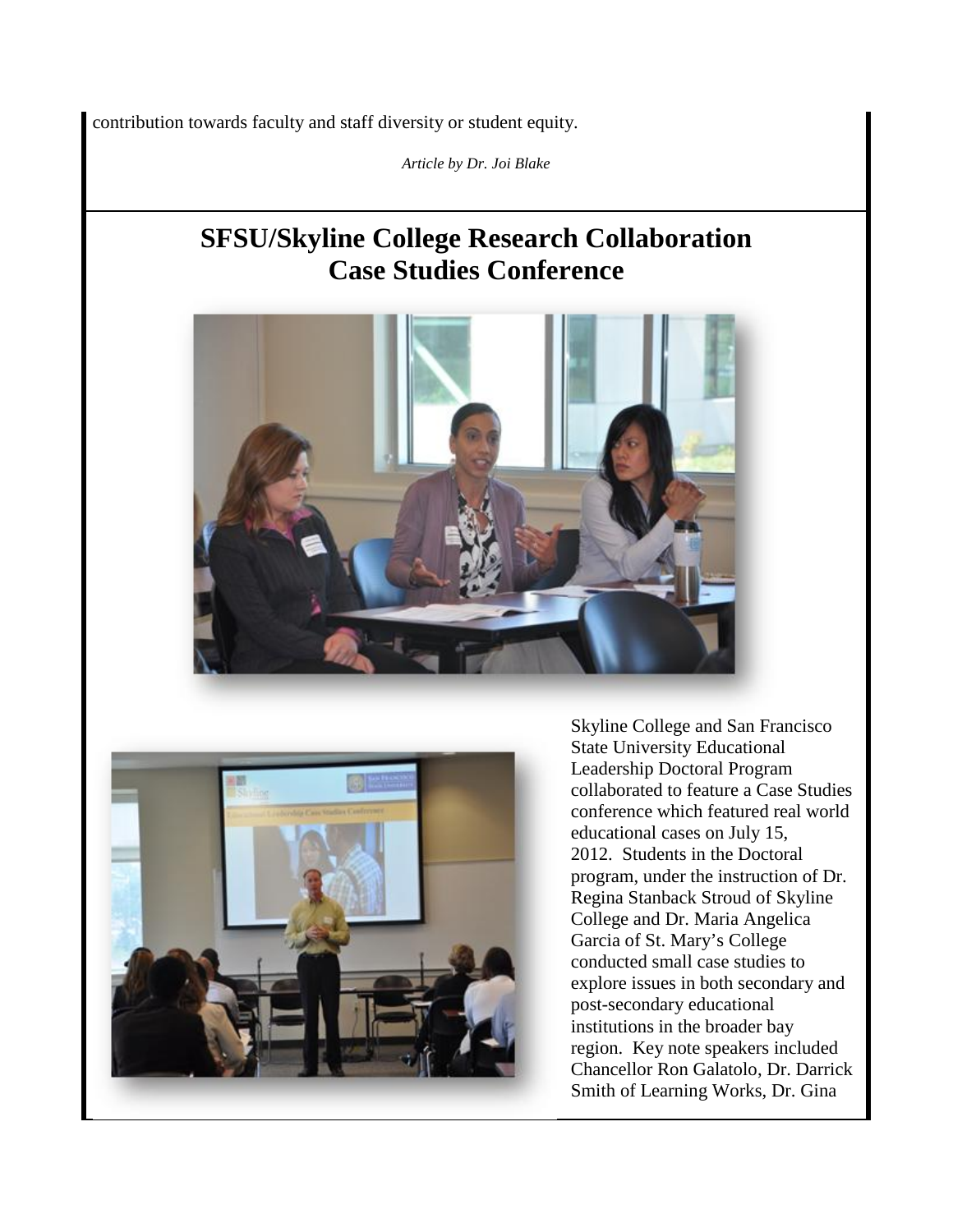Rosabal, expert in social justice leadership and Dr. Frank Chong, former Obama administration Department of Education appointee and current president of Santa Rosa Junior College.

The conference represents the beginning of a larger collaborative effort between San Mateo County Community College District and the University as doctoral students consider some of the research needs and interest of the three colleges and the district office of SMCCCD. Many thanks go out from Dr. Stanback Stroud and Dr. Garcia to an entire team of staff who made the conference possible including Bryan Besnyi, Pcyeta Jackson, Theresa Tentes, Sherrie Prasad, Golda Gacutan, Kamala Bucceri, Ira Lau, Lefty Karkazis, Amory Cariadus, Fresh and Natural staff, and Cherie Napier.



*Article by Dr. Regina Stanback-Stroud*

### **Beta Theta Omicron, a Five-Star Chapter**

<span id="page-13-0"></span>Beta Theta Omicron, our chapter of the Phi Theta Kappa honor society, is a five-star chapter. This is the highest ranking a chapter can achieve. Additionally Beta Theta Omicron was recognized as a "Top 100 Chapter," a distinction shared with only seven other California community colleges. Beta Theta Omicron is featured on the cover of the Phi Theta Kappa *Chapter Leaders' Guide To Success* (see the photo).

The chapter's status and international awards are due to the hard work of our five-star members. The members continued their scholarship and leadership throughout the summer. During the summer:

- Skyline alumna Denice Sy received Phi Theta Kappa's 2012 Hites Transfer Scholarship, the Society's most prestigious and largest scholarship offering. Selection was based on scores in the Hites Transfer Scholarship Competition, for which over 2,300 applications were received. Denice is one of only ten students to be selected for this honor. Denice sill be starting Haas School of Business this Fall.
- Our own Phi Theta Kappan Gennady Ivanchenko has an article entitled "Keys to Success in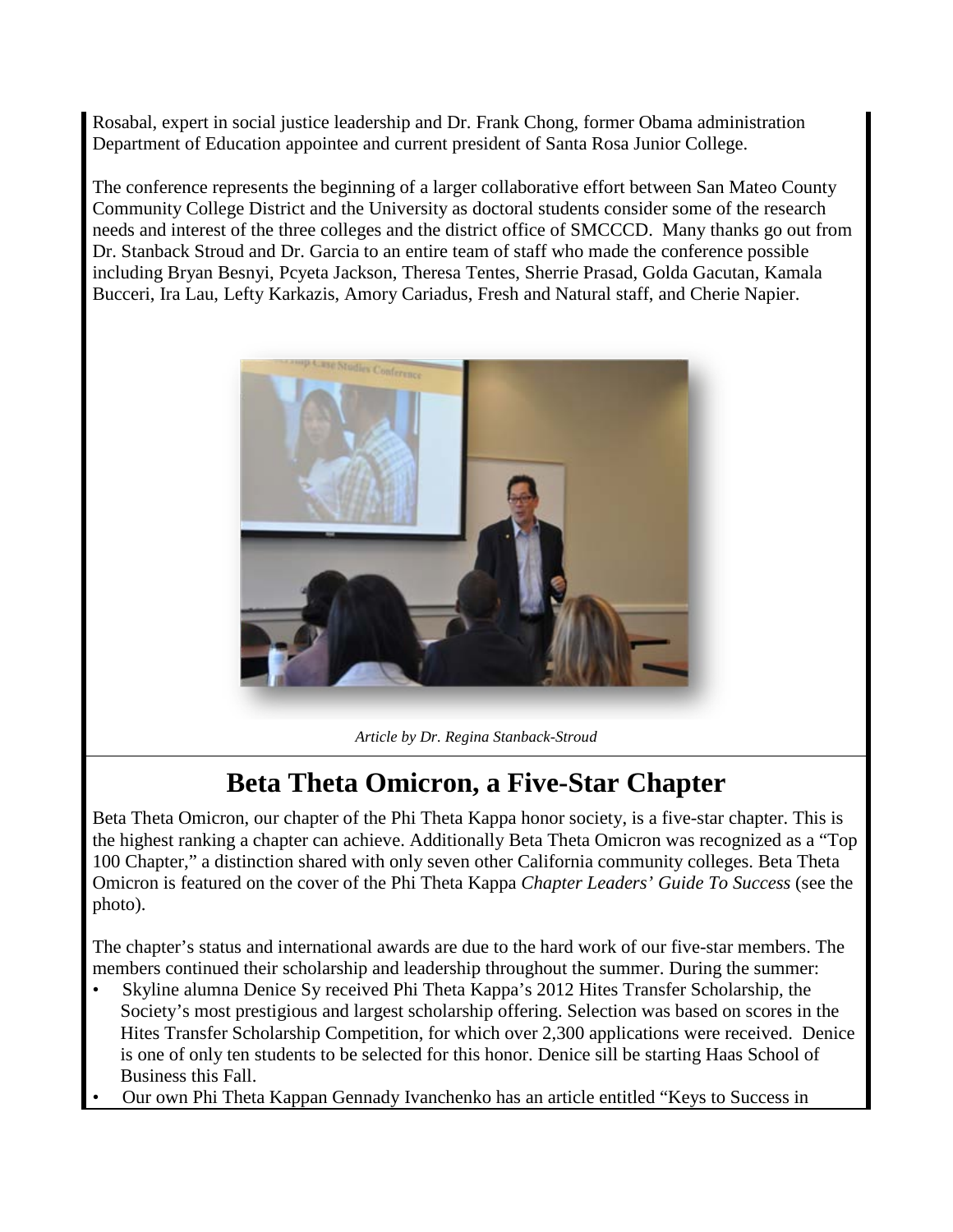College" published in begincollege.com [<http://www.begincollege.com/key-to-success-in](http://www.begincollege.com/key-to-success-in-college/)[college/>](http://www.begincollege.com/key-to-success-in-college/). • Several 2012-13 chapter officers tutored in the JumpStart program and led campus tours for

Bridges to Algebra success. They included Chapter President Irene Yim, Ronnette Naungayan, Morgan Davis, Paula Rivera, and Jaimelynn Alvarez. And 2011-12 chapter president Camille Espiritu.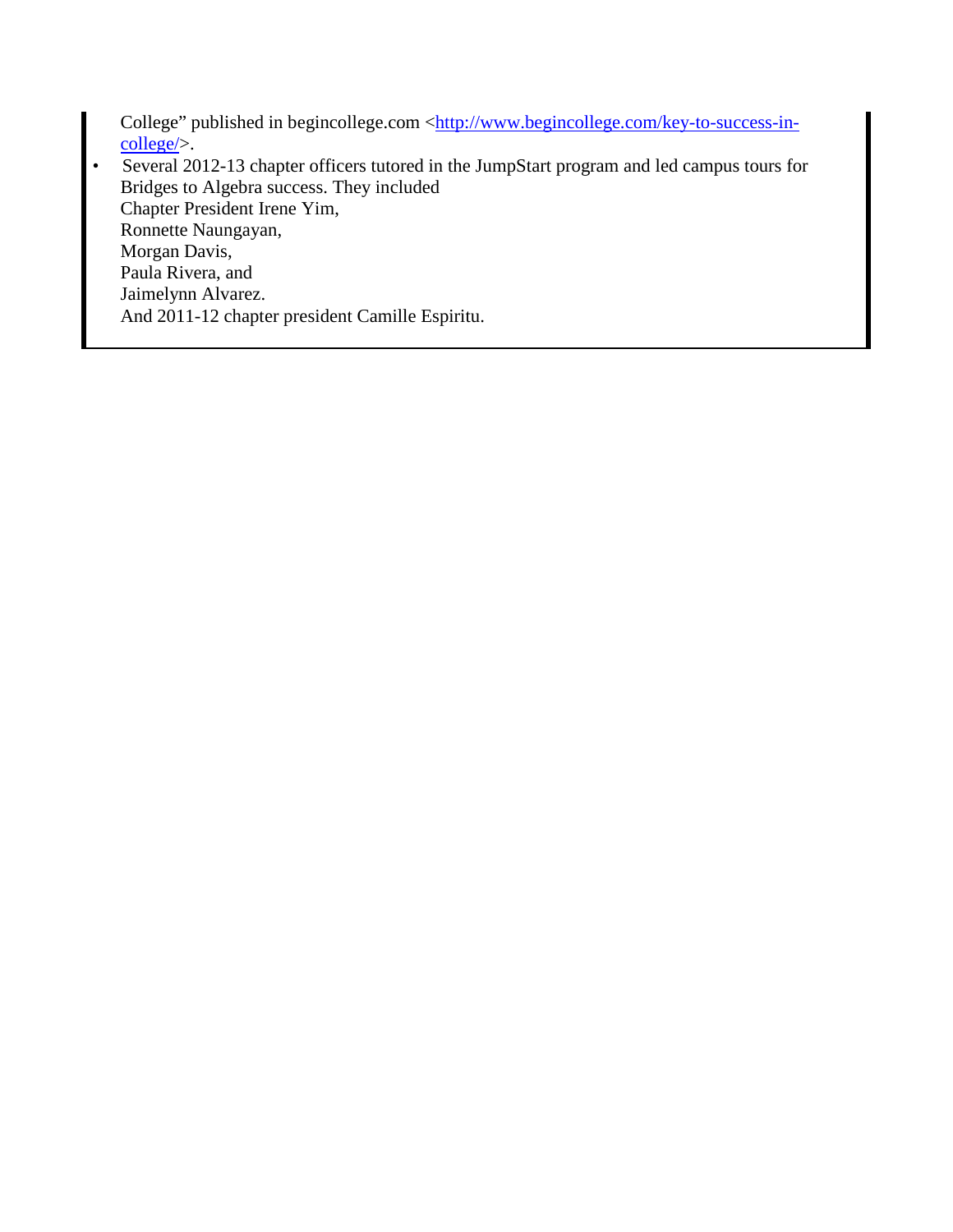<span id="page-15-0"></span>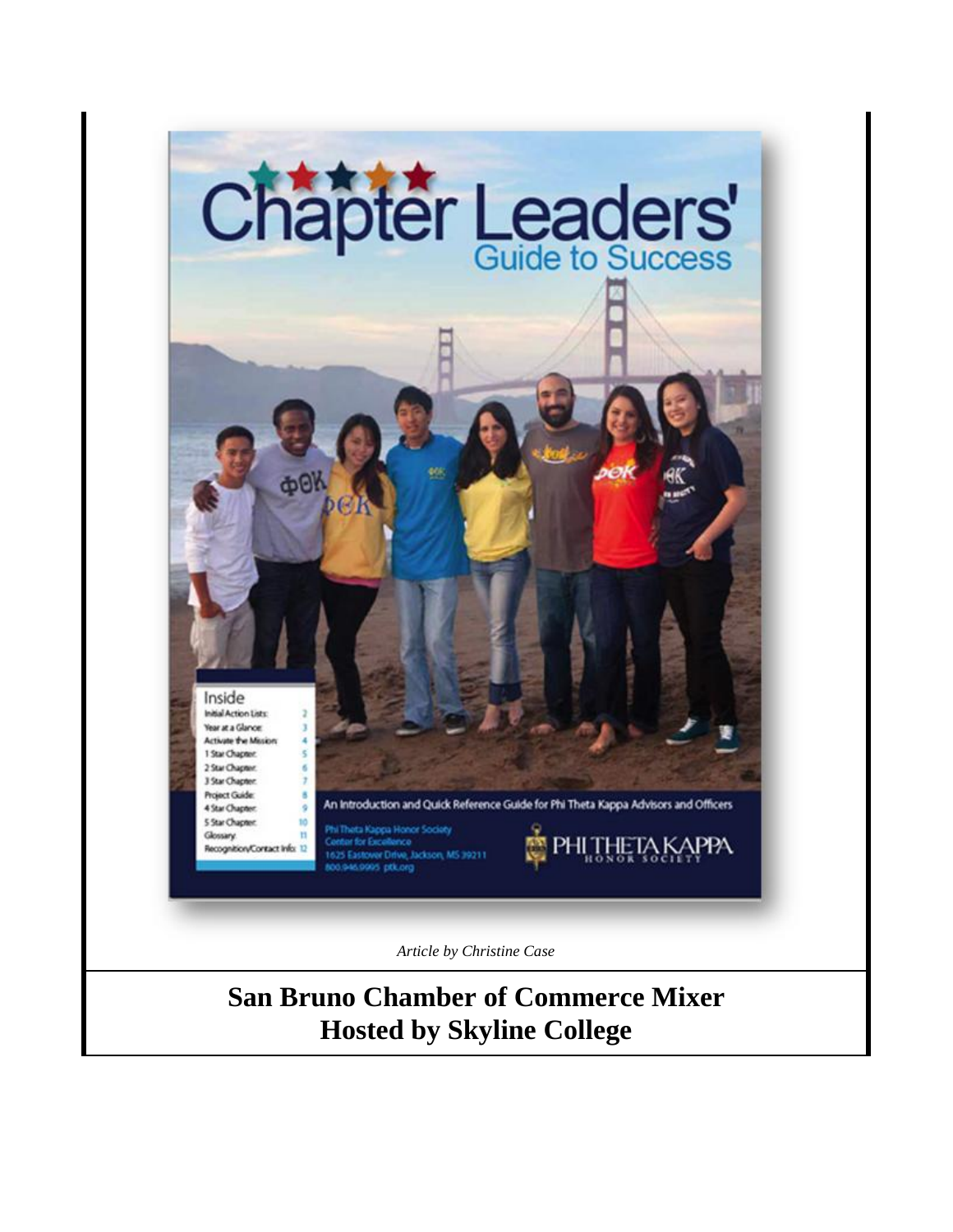

Skyline College hosted a San Bruno Chamber of Commerce mixer in the Multi-Cultural Center on Thursday, July 12, 2012. Approximately 45 community members attended as well as many faculty and staff demonstrating their commitment to serving the community. Each attendee was encouraged to fill out a short survey to inform the Educational Masterplan with incentive of winning a Netbook generously donated by Tom Bauer and Kevin Chak in Auxiliary Services. Janet Arline Barker, a local artist, author, art teach and speaker won the Netbook and was thrilled!



The event was formulated to provide a venue to connect the community to Skyline College more intentionally and showcase all the campus has to offer. The campus upgrades visually shown on a slide show and the community was thanked for their support they have provided to the college through Bond and Measure G dollars. Administration provided tours for interested attendees of the Automotive Department, Cosmetology, The Building and Science Center, Respiratory Therapy,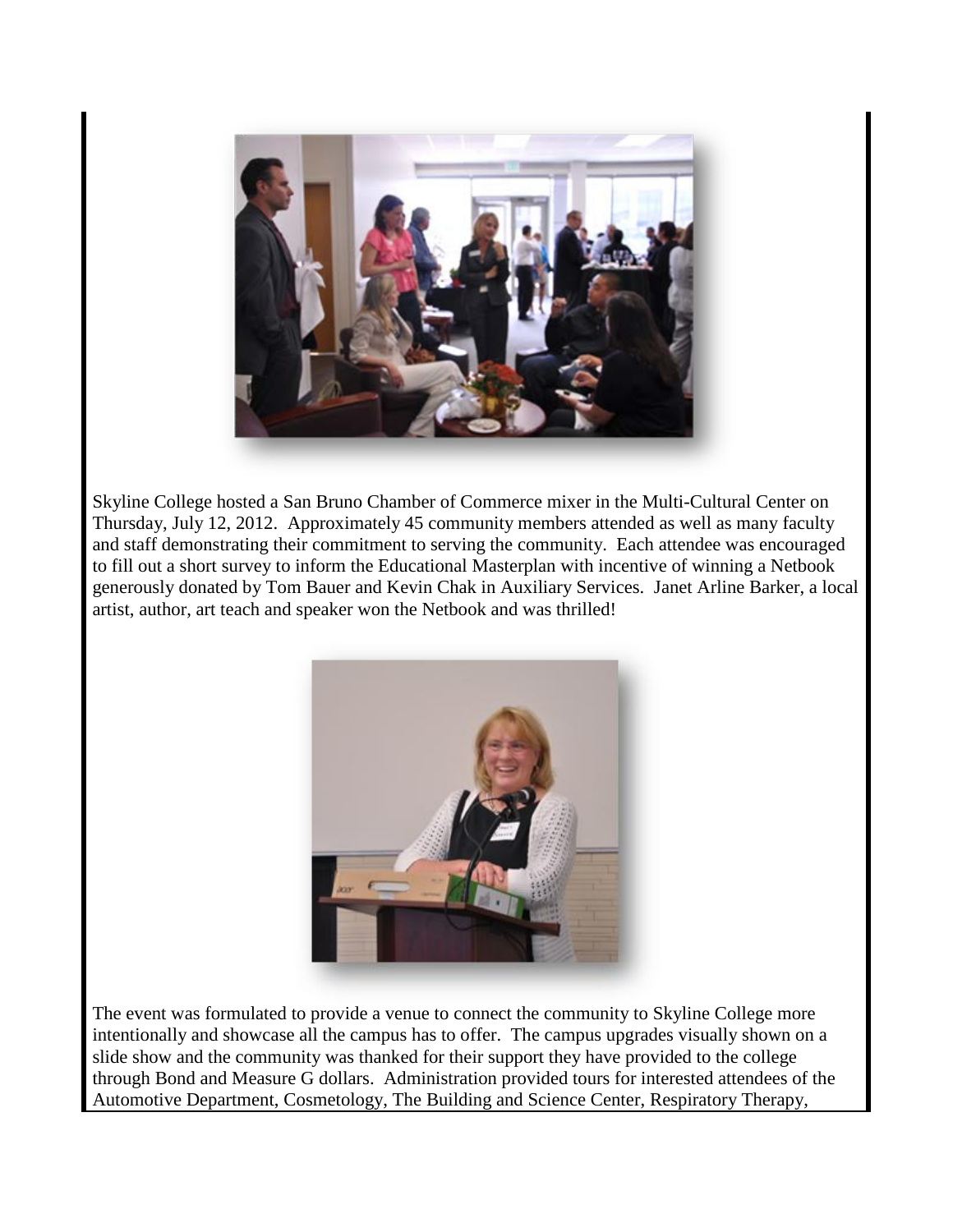Surgical Tech and the Student and Community Center where conferences can be held.

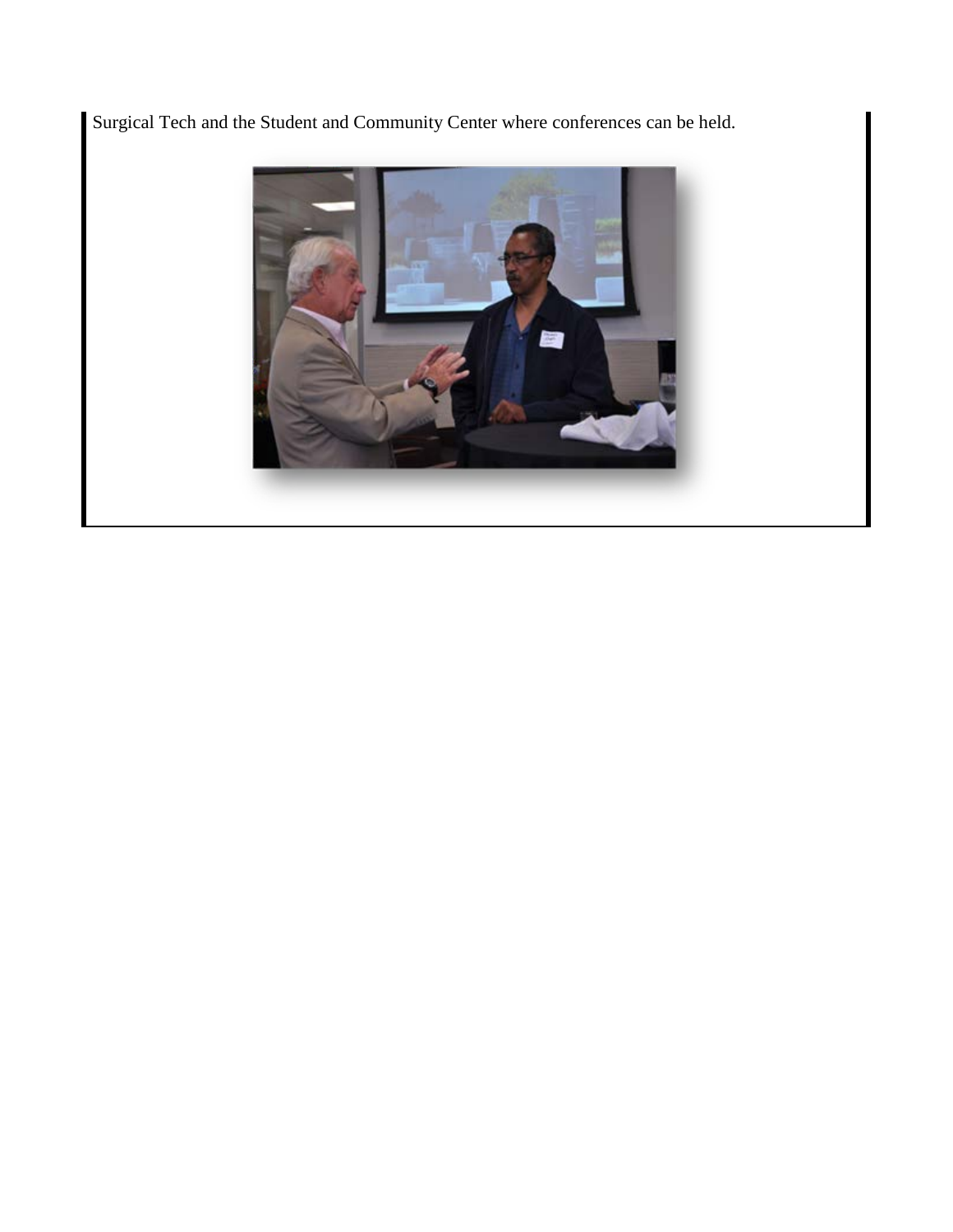### **Kappa Beta Delta Alpha Beta Chi Chapter Initiation**

<span id="page-18-0"></span>Skyline College held the first Initiation for Kappa Beta Delta May 24, 2012. Kappa Beta Delta is the Business Honor Society for schools accredited by ACBSP. Skyline was the first California Community College to earn accreditation for its Business Program this month. Thirteen students were initiated as Charter Members of the Alpha Beta Chi Chapter. They are: Kelli A. Buckley, Xue Yan Cai, Ereckle Chanturia, Arie Leon Man, Daniel Nicholas Morris, Rodulio Adonay Padilla, Claudia Paz, Lloyd F. Pena, Maria Irene Pendzialek, John Figueroa Ramirez, Beatrice Ricarat, Melinda Leigh Stevenson, and Denice Grace Tanenggee Sy.





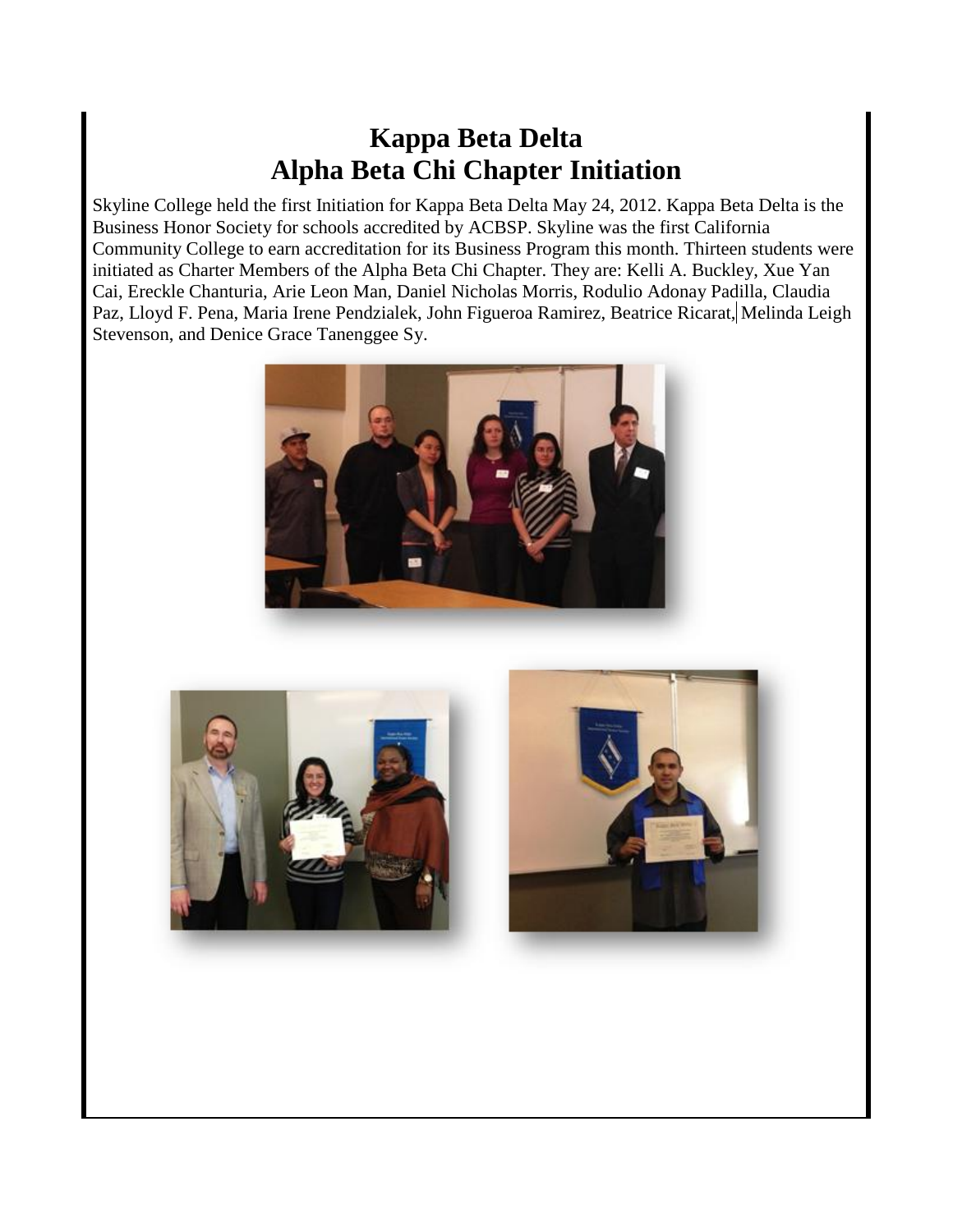

*Article by Linda Whitten*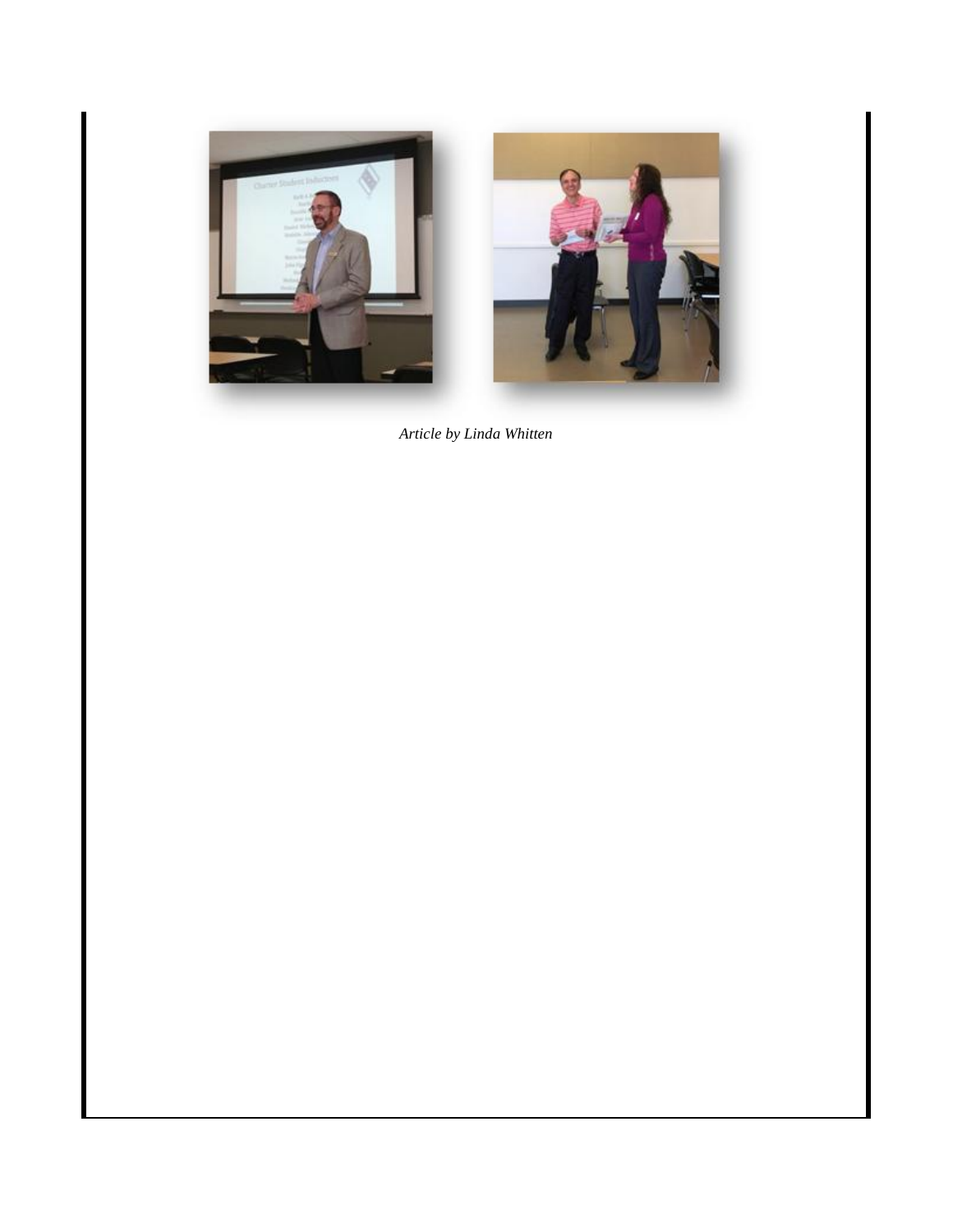### <span id="page-20-0"></span>**ASTEP/Math Academy Graduation – Celebration**

ASTEP/Math Academy fourth annual graduation-celebration took place on Friday May 18, 2012. This was ASTEP/Math Academy most successful event. **THE STUDENTS DID SHINE**. There were several students speakers Pcyeta Jackson, Marcel Thomas, Claudia Valle, Kent Foster and Manika Clay. Their profound words were so inspiring and encouraging that many of the guests in the audience were touched. There were over three hundred family members and parents attending the graduation-celebration and they were overjoyed with so much excitement seeing their son's, and daughter's being the first in their family to graduate. Students were acknowledged, awarded for excellence, persistence and meeting requirements for graduation and transfer.



Guest speaker Mr. Thomas Vaughn, Human Resource Manger Kaiser Hospital (Dr. Bessie Vaughn's son) presented up lifting words to the students on how to overcome challenges they will face in the world, to never give up, never stop learning, go after their dreams and even become future entrepreneurs. He also stated he will look for them to finish their degrees and apply to Kaiser for employment. After the celebration, students asked "how can I meet with him for more information."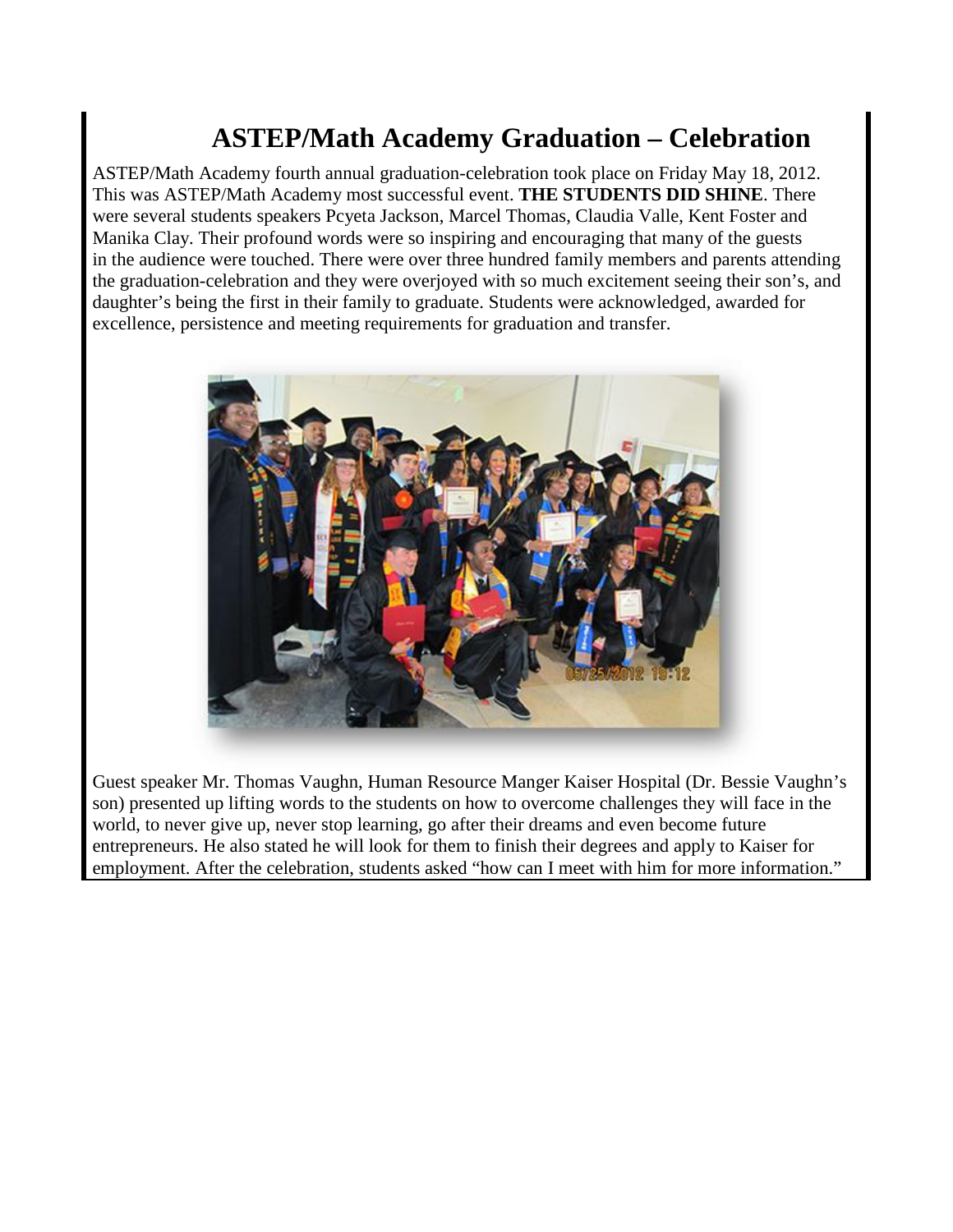

#### **These are just a few words our faculty and administrators said about the ASTEP Graduation-Celebration**:

Congratulations on a wonderful event.

I did not realize how much participating in ASTEP/Math Academy graduation would impact me. As I sat there and heard the students' testimonials about the love, concern and care---along with the tough love, and more importantly the pride and sense of accomplishment communicated by them I found myself tearing up and continually having to brush off the tears.

The ceremony was amazing. I was thoroughly moved. Let us get to working toward next year and the future.

Let me add my appreciation and thanks to all those who made our ASTEP's graduation last Friday such a fabulous event! I have attended many previous ASTEP graduations – but I do not remember any that could even come close to what happened last Friday

ASTEP/Math Academy has changed many students to believe they can achieve whatever dreams and goals they will set for themselves.

I am proud and relieved that the celebration went so well.

What a wonderful celebration to recognize the accomplishments of our students in the ASTEP program.

From the look of the huge family and community turnout, this program not only teaches math, it changes lives.

*Article by Pauline Wethington*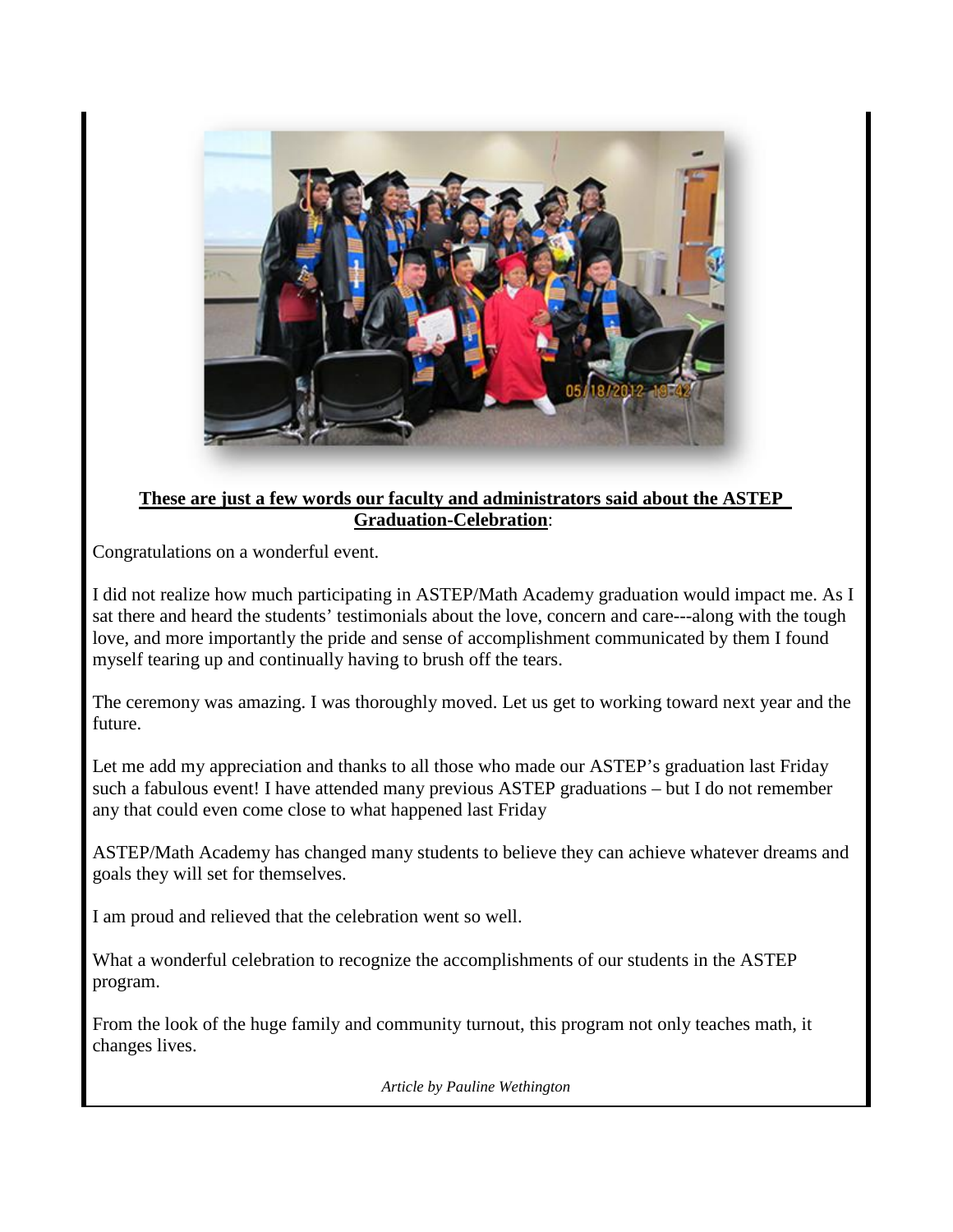### **ECE Department's Early Intervention Conference**

<span id="page-22-0"></span>

On May 12, 2012, Skyline Colleges' ECE Department hosted their 4<sup>th</sup> Annual Early Intervention Conference. Supported by the CCPPP of CA Department of Special Services (administered by West Ed), the focus of this year's conference was self-regulation and language acquisition in the early years. Over 350 participants attended, with workshop topics ranging from early writing, brain development, improving communication and language development to using storybooks and dramatic play to support language and literacy. Graduates of the Early Childhood Special Education (ECSE) Certificates welcomed the participants.

Keynote speakers included Dr. Stuart Shanker, Distinguished Research Professor of Philosophy & Psychology of our University (Canada) and Linda Brault, Director of Beginning Together (an Inclusion Collaborative). Kudos to Adjunct Faculty Elaine Francisco for coordinating both the grant and the successful conference. Mark your calendars: next year's conference at

Skyline College on May 4, 2013 will focus on Motor Development & Occupational Therapies.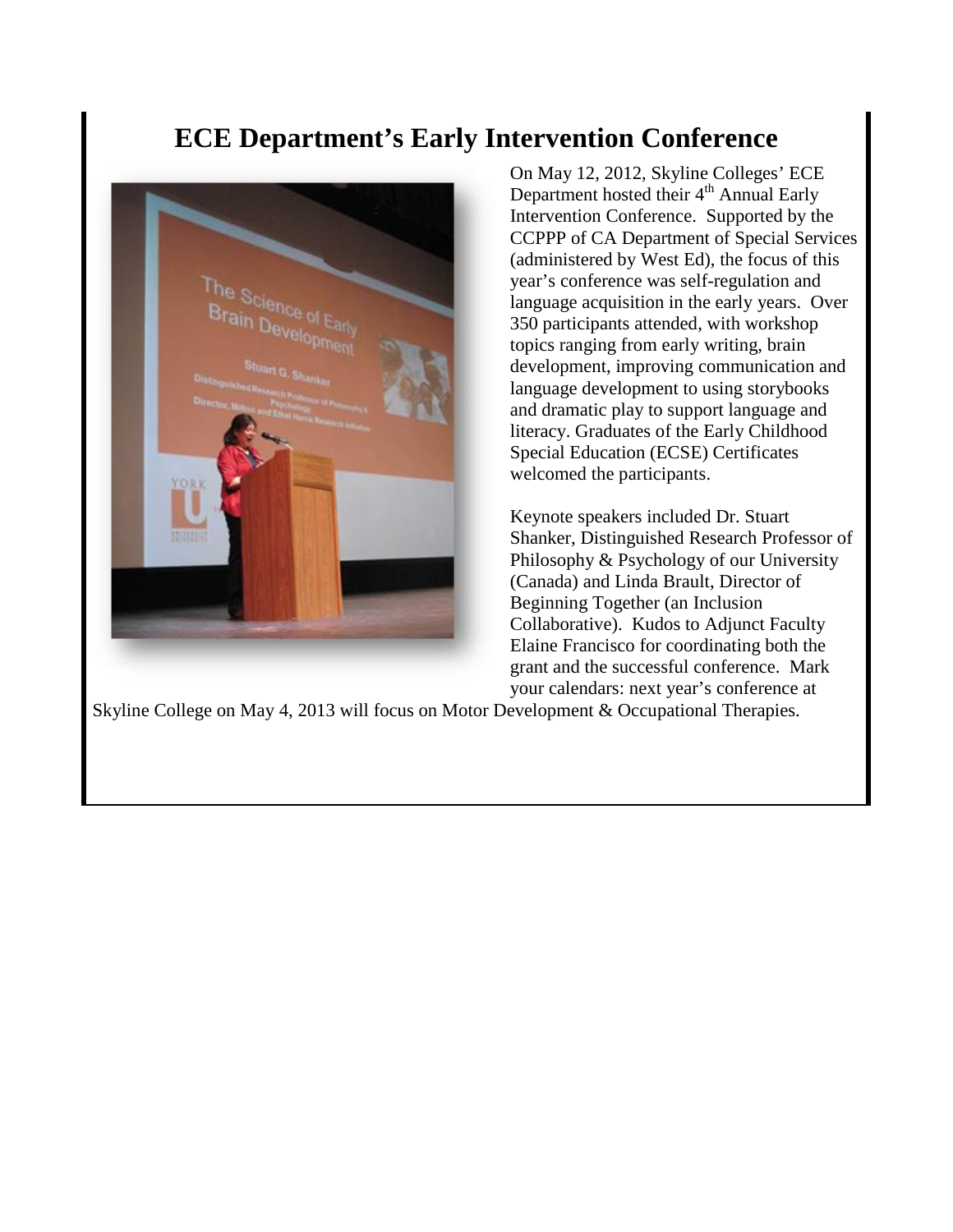

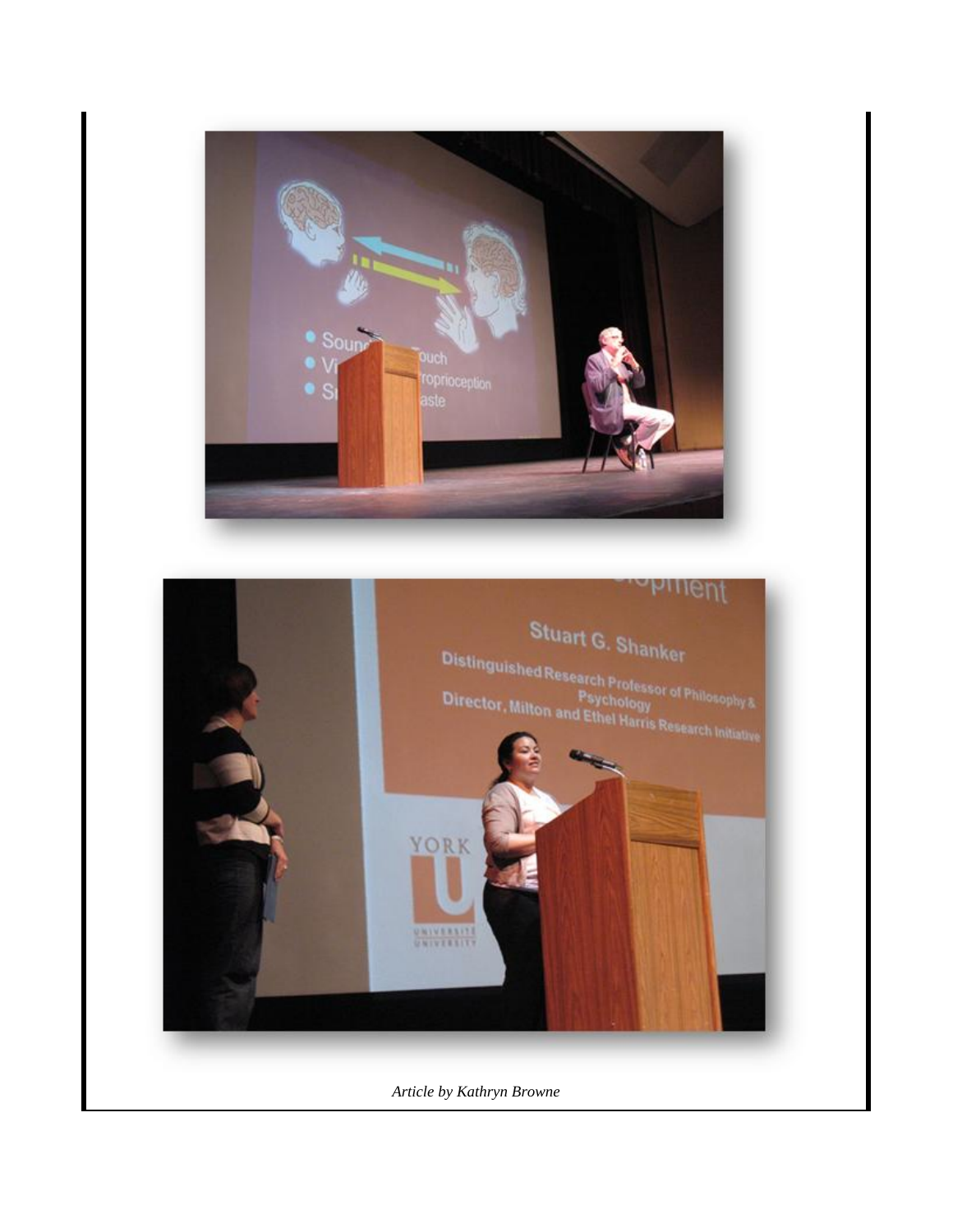### **Disability Resource Center New Name, New Location**

<span id="page-24-1"></span>The DSP&S Offices, newly named the Disability Resource Center has moved to the first floor of Building 5. Many thanks to the CITD staff for being willing to move to the third floor of Building 1 in order to accommodate this move. Many thanks to the faculty and staff in Distance Education and Workforce Development Center for being willing to share the space. When all has been completed, you will be able to locate the following programs in the listed spaces.

- Building 5: The former CITD Director's Office, staff, space, workroom, Conference Room and Classrooms 5132A and 5132B will be converted to DSPS offices, the High Tech Assistive Technology Center, and DSPS testing Center.
- Building 1: CITD, including the Director, Program Services Coordinator, Office Assistant, and Intern will move to offices in the former President's Suite.
- Building 2: The Veteran's Resource Center will be moved to the space vacated by DSP&S to accommodate the request for more room and services in the Vet Center. The offices vacated by DSPS staff will be converted to regular faculty offices. The office vacated by the Workability staff will be converted to a storage room and the room vacated by the High Tech Lab will be converted to a general lecture classroom.

Thanks go to the faculty and staff for working with us to help make this possible. If the spaces are not ideal, I hope we can take comfort in knowing that in the next wave of Capital Improvement Projects, we will have the opportunity to design and construct more ideal spaces. Anjana Richards, Richard Soyombo, the Instructional Deans, Dr. Joi Blake, and Mike Williamson are to be commended for being team players and helping to make the best of the situation.

Many thanks go to Jose Nuñez, Vice Chancellor of Facilities, Maintenance and Operations and Sarah Supple, Project Manager for supporting our goals to make DSP&S more accessible and the Vet Center more resourceful.

*Article by Dr. Joi Blake*

### <span id="page-24-0"></span>**Coming Up…**

**August 24, 2012**

• 11:00 a.m. – 1:00 p.m., Ice Cream Social, Campus Quad

**August 24, 2012**

• 12:00 p.m. – 5:00 p.m., SEEED Diversity Framework Retreat, Building 6, Room 6202

**August 25, 2012**

• 8:00 a.m. – 4:00 p.m., SEEED Diversity Framework Retreat, Building 6, Room 6202

**August 29, 2012**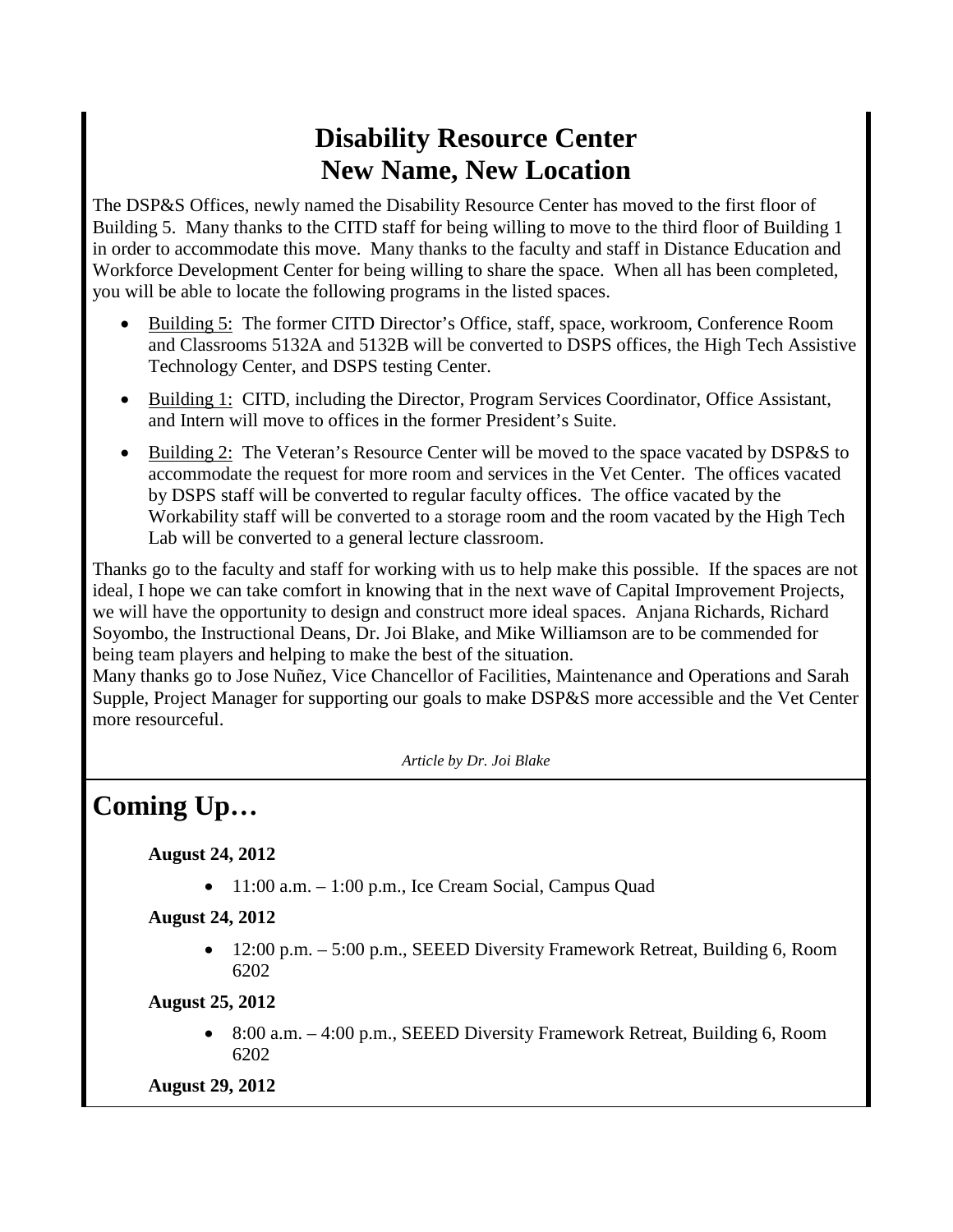- 12:10 p.m. 1:10 p.m., TAG Transfer Admissions Guarantee Workshop, Building 2, Room 2117B
- 4:00 p.m. 6:00 p.m., Financial Aid FAFSA & Fee Waiver Workshop, Building 2, Room 2117B
- 6:00 p.m. 7:00 p.m., TAG Transfer Admissions Guarantee Workshop, Building 2, Room 2117B

#### **August 30, 2012**

• 2:00 p.m. – 4:00 p.m., Financial Aid – FAFSA & Fee Waiver Workshop, Building 2, Room 2117B

#### **August 31, 2012**

• Last Day to Add/Drop Semester Length Courses

#### **Future Events – Mark Your Calendar!**

**August 31, 2012**

• Last Day to Add/Drop Semester Length Courses

#### **September 3, 2012**

• Labor Day Holiday

#### **September 4, 2012**

•  $12:10$  p.m.  $-1:10$  p.m., TAG – Transfer Admissions Guarantee Workshop, Building 2, Room 2117B

#### **September 5, 2012**

- 12:10 p.m. 1:40 p.m., UC Personal Statement Workshop, Building 6, Room 6203
- 4:00 p.m. 6:00 p.m., Financial Aid FAFSA & Fee Waiver Workshop, Building 2, Room 2117B

#### **September 6, 2012**

- 12:10 p.m. 1:10 p.m., How to Research College Majors, Building 6, Room 6203
- 12:10 p.m. 1:10 p.m., TAG Transfer Admissions Guarantee Workshop, Building 2, Room 2117B
- 12:10 p.m. 1:10 p.m., TAB Transfer Articulate Bridge Workshop, Building 2, Room 2227
- 2:00 p.m. 4:00 p.m., Financial Aid FAFSA & Fee Waiver Workshop, Building 2, Room 2117B

#### **September 7, 2012**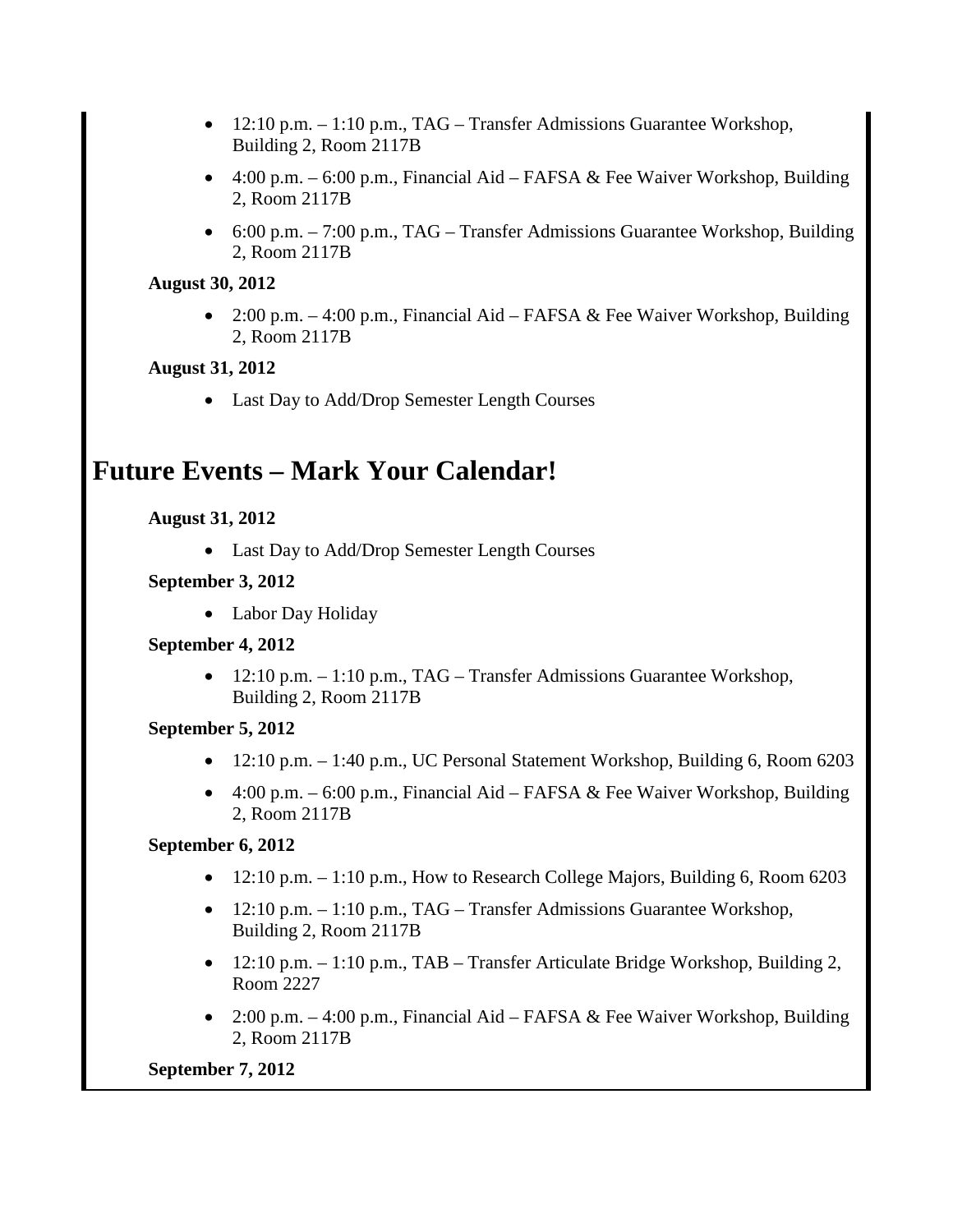• 12:10 p.m. – 2:00 p.m., New Student Transfer Orientation, Building 6, Room 6203

#### **September 10, 2012**

• Last Day to Drop without Appearing on Record

#### **September 12, 2012**

- 4:00 p.m.  $-6:00$  p.m., Financial Aid FAFSA  $\&$  Fee Waiver Workshop, Building 2, Room 2117B
- 6:00 p.m. 7:00 p.m., TAG Transfer Admissions Guarantee Workshop, Building 2, Room 2117B

#### **September 13, 2012**

- 12:10 p.m.  $-1:10$  p.m., Understanding the new Associate for Transfer Degrees, Building 6, Room 6203
- 2:00 p.m. 4:00 p.m., Financial Aid FAFSA & Fee Waiver Workshop, Building 2, Room 2117B

For the latest information on events and activities happening at Skyline College, please view our calendar at the following link:

<http://www.skylinecollege.edu/events/index.php>

If you would like to include your college event or activity on the calendar, please submit the event, date, time and location to Cherie M. Napier via email at [napierc@smccd.edu.](mailto:napierc@smccd.edu)

### **Guidelines for Skyline Shines Submissions**

<span id="page-26-0"></span>Many of you submit material to be included in Skyline Shines. Thanks so much for taking to time to help me keep the college informed. Here are a few guidelines that will facilitate the publication of Skyline Shines each week:

### **Send submission to [skylineshines@smccd.edu](mailto:skylineshines@smccd.edu)**

- **Submit your article by 3:00 p.m. on Thursdays; articles received after this time will appear in the following week's issue**
- Place your submission in a Word document with your pictures pasted in the document.
- Use medium sized pictures that are equal to  $\frac{1}{4}$  or  $\frac{1}{2}$  of a page.
- Use Times New Roman 12pt. font that is justified to the left for the body of the article.
- Don't forget to add a headline/title using 18 pt. bold font that is justified to the center
- Use the following commonly accepted abbreviations: a.m. or p.m. (i.e. "The event will be held from 8:00 a.m. – 1:30 p.m." "The workshop is scheduled to run from 9:30 a.m. – Noon."
- Spell out numbers of one or two words. Use figures for numbers that require more than two words to spell out. (i.e., "Almost eight years ago I began taking ceramics courses."